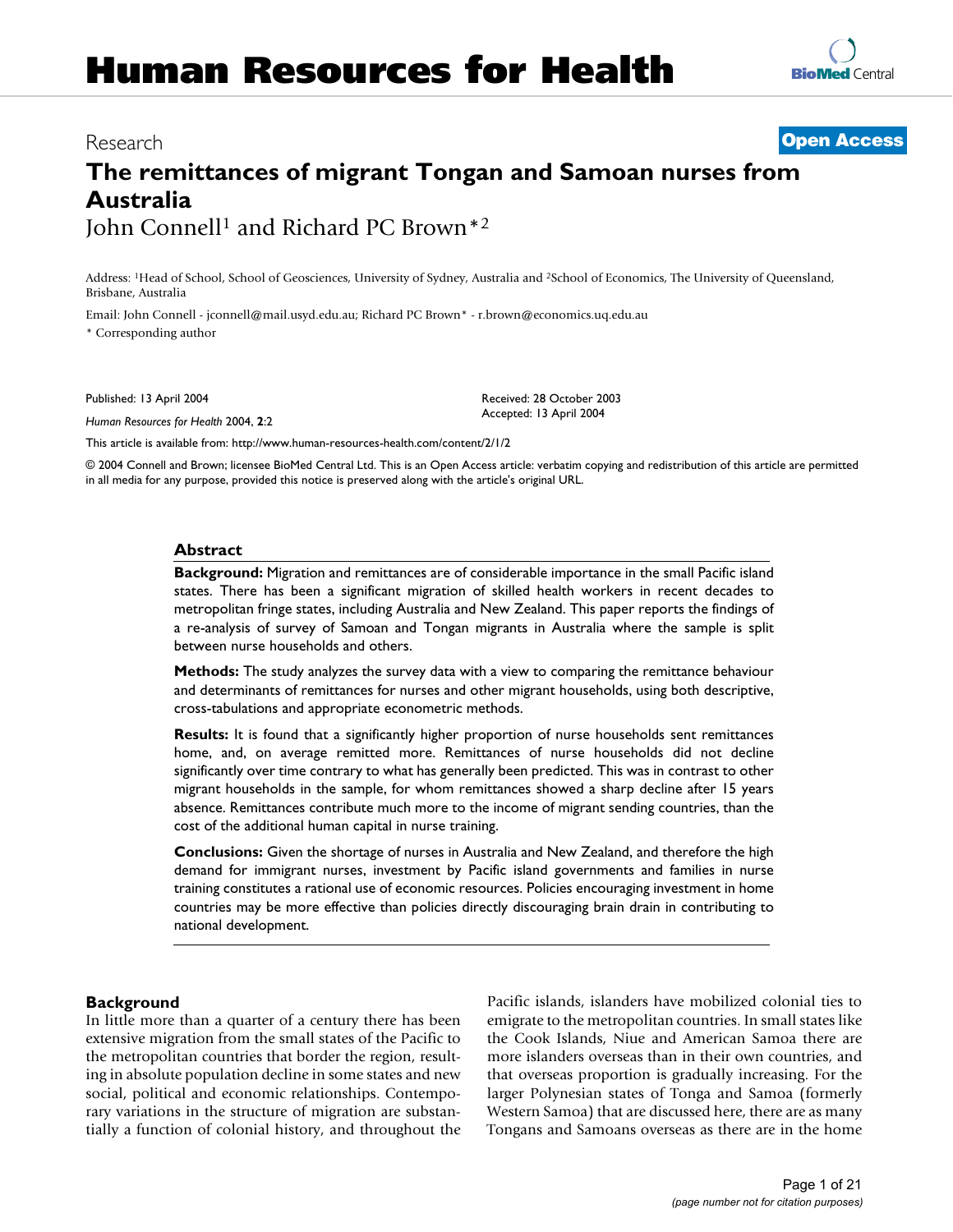countries. Migration is both catalyst and consequence of economic and social change.

In the small island states of the Pacific, prospects for economic growth are quite limited. Hence the now widely perceived disparities in economic welfare between the Pacific states, especially the smallest states of Polynesia and Micronesia, and the fringing metropolitan nations, have contributed not only to substantial migration but also to increasing pressures for further migration. The variety of reasons put forward to explain migration in the Pacific sometimes seems interminable and the problems of generalization considerable. However the major influences are economic even where social changes are also significant. Migration is primarily a response to real and perceived inequalities in socio-economic opportunities that are themselves a result of dependent and/or uneven sectoral and regional development. A major influence on migration has been radical changes in expectations over what constitutes a satisfactory standard of living, a desirable occupation and a suitable mix of accessible services and amenities. Social influences on migration are important, especially in terms of access to education and health services; such social influences are in turn often a function of economic issues. Migration remains, in different forms, a time-honoured strategy of moving from a poor area to a richer one in the search for social and economic mobility abroad or at home.

In all migration contexts, remittances play an important role. By 1995 total remittances exceded total foreign aid flows and represent approximately 40% of global Foreign Direct Investment. Remittances, projected by the World Bank to exceed US\$90 billion in 2003, constitute the largest source of financial flows to developing countries and are considered more stable than other flows such as foreign direct investment and foreign aid [1]. In the past remittances attracted the interest of some policy-makers and researchers, including the ILO, as a potential net social benefit of international labor movements. The importance of migrants' remittances as a major source of external finance for developing countries has only recently received serious attention from international financial institutions such as the World Bank Kapur and McHale note "remittances have emerged as the latest *cause célèbre* among governments, foundations, and multilateral institutions" [2]. The World Bank, Department for international Development (DFID, UK) and the International Migration Policy Programme (IMP) hosted a twoday conference in London on 9–10 October 2003: 'The International Conference on Migrant Remittances: Development Impact, Opportunities for the Financial Sector and Future Prospects', bringing together over 100 participants from 42 countries.

(See [http://www.livelihoods.org/hot\\_topics/migration/](http://www.livelihoods.org/hot_topics/migration/remittances.html) [remittances.html](http://www.livelihoods.org/hot_topics/migration/remittances.html)).

Latin America and the Caribbean receive the largest share of remittances, with US\$25 billion in 2002. South Asia receives approximately US\$16 billion. Relative to GDP, South Asia is the largest recipient with remittance receipts amounting to 2.5% of GDP. In Africa, one striking example is Lesotho, where remittances comprise 25% of GDP. In the South Pacific, two countries that are most dependent on migration and remittances although tiny countries in terms of population and GDP are Tonga and Samoa, where income from remittances is estimated to be about the same as total GDP.

However in many situations there is inadequate information on remittances and their use, and hence on their real and potential contribution to domestic economic development and their influence on social change or continuity. In many countries migrant remittances form a significant part of disposable income, especially in Tonga, Samoa and smaller states such as Cook Islands, Wallis and Futuna, Kiribati and Tuvalu. The sustainability of remittance-dependent development is particularly important, but also uncertain because the needs of the countries of origin for remittances are likely to grow faster than supply [3,4]. The rate of growth of migration to major destinations, namely New Zealand, Australia and the USA, has declined in recent years due to economic recession, and return migration has sometimes been considerable. Even with continued migration however the anticipated imbalance is likely to persist because of the dynamics of settlement migration. With family reunification and with greater integration of the migrants in the host communities, their ability and willingness to remit has been widely expected to decline over time.

In some contexts in the region international migration has been viewed as a kind of "safety-valve" reducing pressures on national governments to provide employment opportunities and welfare services especially in conditions of high rates of natural increase of population and low rates of economic growth. Throughout the region, the "safetyvalve" effect, limited economic growth plus concern over individual freedom of movement, have combined to result in steady and domestically unimpeded migration from many countries. In Tonga and Samoa this has led to the domestic population total being relatively unchanged for several decades, despite relatively high rates of natural increase. Migration has tended to be viewed rather as a substitute for development than as a short-term support for increasing the effectiveness of national development efforts. The use of remittances is therefore of considerable significance.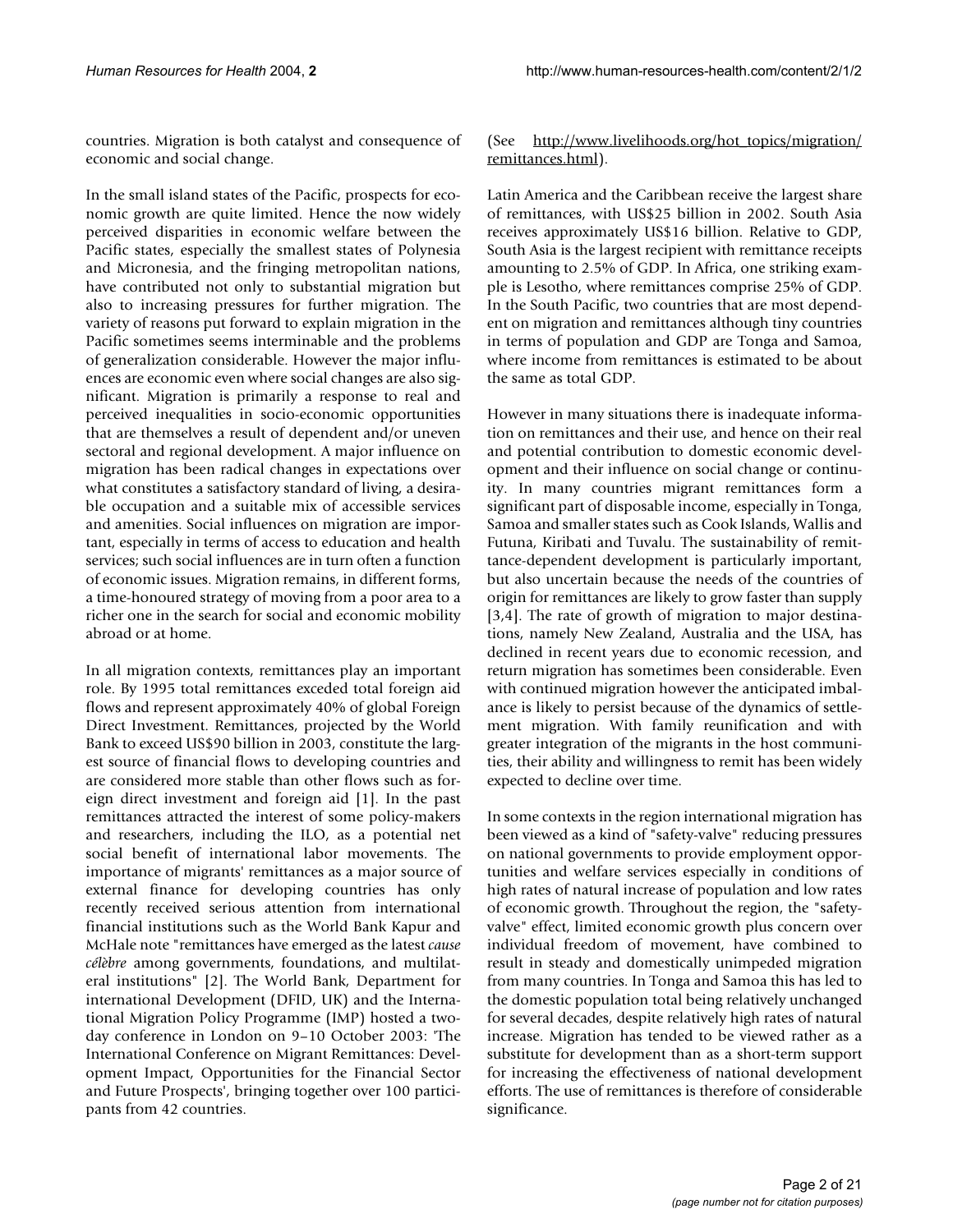Samoa is one of the larger of the Polynesian states. With a population of about 170,000, two thirds of whom are on the island of Upolu (the smaller of the two main islands), which contains the only town, Apia, and has the national hospital. Samoa has a small open economy, dependent on a narrow resource base centred on agriculture and fishing, and also on tourism, aid and remittances. It has a health system that has been substantially affected by the large-scale emigration of trained personnel. 'Whilst there have been significant numbers of Samoan doctors trained since independence, losses of doctors to other countries in the region and to rim countries continues to be a major problem', hence in 1991 most Samoan doctors practising in the public system were either of retirement age (15 out of 34) or new graduates (8 of the 34 being aged less than 35) and accounted for only 60% of all public sector doctors, with most of the remainder being United Nations Volunteer doctors. Several doctors had actually been brought back from retirement to cope with the shortage [5]. This unusually skewed age distribution has not subsequently changed.

It was argued at the start of the 1990s that 'Many new graduates have not been satisfied with salaries offered and have acquired more remunerative positions elsewhere. According to one 1992 estimate, some 50% of medical graduates migrated over the period 1958–1991 with 80% of this loss occurring since 1980' [5]. Similar problems of retention were evident for other skilled health workers, including nurses, and were attributed 'to salary levels offered by the government relative to alternative employment opportunities in the region and rim countries' [5]. However the number of nurses was then regarded as adequate, though there was a shortage by 1998 when there were only 140 nurses working at the National Hospital (compared with the required staff number of 168). This situation has persisted.

The Kingdom of Tonga is a Polynesian state with a population of just under 100,000 but, in parallel with Samoa, almost as many ethnic Tongans live overseas. The economy of Tonga has grown steadily in recent years, with agriculture and fisheries being important, but, like Samoa, it is heavily dependent on aid and remittances. Because of the distribution of Tonga's population over some forty populated islands Tonga's health system is more complex and decentralized than in most island states. However since about 70% of the country's population now live on the main island of Tongatapu the central Vaiola hospital plays a crucial role in health delivery, though there are three other regional hospitals. A small private sector meets the needs of some expatriates and those who are willing to pay in order to avoid hospital queues. As in Samoa, medical officers are trained overseas, usually in Papua New

Guinea, Fiji or New Zealand, whilst the training of Health Officers and nurses takes place locally.

The international migration of skilled health workers, and especially the loss of skilled workers from developing states, has become an issue of global concern in recent years. Though the brain drain of nurses and doctors was well recognised as of concern in the 1970s, at that time it was concentrated in relatively few states, such as the Philippines and some smaller island states in the Caribbean [6]. Subsequently it has become significant in many developing states, especially the relatively poor sub-Saharan states, and in other small island states, where wages are relatively poor and employment conditions sometimes difficult [7]. While this process is part of an accelerated globalisation of the service sector, marked by a new internationalisation of labour, it poses problems for less developed states. In many of these states health conditions are particularly difficult and the loss of skilled health workers is a substantial constraint to effective health care delivery.

Migration of skilled health workers from the Pacific island countries is widely considered to be a growing problem. Loss of significant numbers of key health workers affects core national strategies for health sector development, creating problems for health care and for human resource planning and development. Training of skilled workers is particularly costly because of the long duration, the high costs of teaching materials and techniques (and the need for post-graduate education and training programmes) and the limited resources of island states. Consequently the outmigration of health workers is unusually costly. Replacements may also be costly (and may be lacking in appropriate skills, languages and cultural sensitivity), thus creating potential problems in satisfying basic needs, achieving sustainable health strategies and developing healthy islands.

Migration has become more selective over time, as metropolitan states have moved towards migration policies that favour skilled migration, so migration from Pacific island states is more likely to be characterised as a brain drain. A significant part of this migration has been of nurses, doctors and other skilled health workers. Like other migrants such skilled health workers also play a role in sending remittances to their home countries. The present study was designed to provide some indication of the structure of remittance flows from skilled health workers from Tonga and Samoa who were living in Australia to their home island states. A specific study of this kind has never previously focused on health workers, other than in the case of migrant doctors from the Philippines, where it was concluded that their remittances were substantial enough to offset training and other costs [8]. The present study represents a re-examination, and more detailed analysis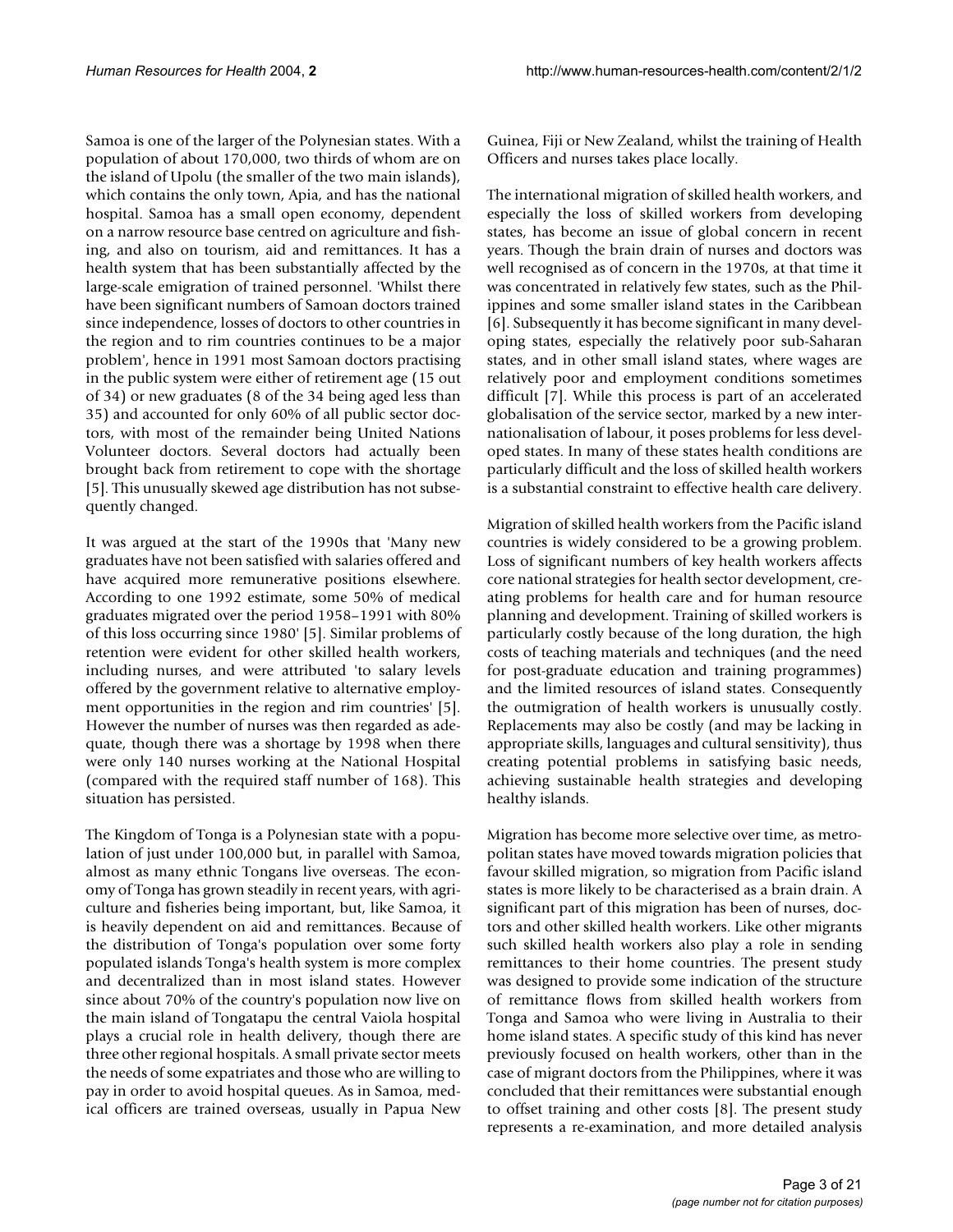by sector, of data collected in 1994 on the migration of Samoans and Tongans to the two Australian cities of Sydney and Brisbane. Though some data were collected on doctors and other skilled health workers only the sample of nurses was large enough to generate meaningful data and conclusions, hence this report focuses entirely on nurses.

# **Methods and literature review** *The survey*

In 1994 a total of 1,294 households from the Tongan and Samoan communities in Brisbane and Sydney were surveyed. This sample represented about 15% to 20% of the Tongan- and Samoan-born population in Australia as estimated from the 1991 Australian census. The precise population size of the Tongan and Samoan migrant community in Australia is unknown (in part because of mis-reporting, the significant proportion of illegal migrants and the New Zealand citizenship of many Samoans especially).

The targeted migrant communities or populations consist of all households where at least one member from the household was born in either Tonga or Samoa. The 'Key Informant' sampling methodology was adopted [9], since there is no population base to draw from for any kind of random or stratified sampling. Since the sampled migrant households could not be selected on a purely random basis neither the probability of the sampling error nor reliable confidence intervals could be calculated. To ensure that the survey obtained a representative proportion of socio-economic migrants, the Statistical Local Authorities (SLAs) from which the sample was drawn were classified into socio-economic strata. The distribution of migrant households across the SLAs was assumed to reflect the composition of the migrant population in terms of the relative socio-economic situation of its members. Church and other community representatives were approached and the purpose of the exercise explained and discussed, before the actual interviewing began. This ensured not only the cooperation of the interviewees as well as identifying, locating and interviewing the households that make up the population. It is believed that any resulting biases were largely off-set by the size of the sample.

The survey was conducted by interviewers from the migrant communities themselves. To minimise sample bias a number of other procedures were followed. With the Samoan community, a quota system was used to ensure that the numbers of respondents were apportioned across the different church congregations in accordance with their estimated relative sizes, thereby establishing a representative balance amongst all of the churches. With the Tongan community, where the chosen interviewers were community leaders who had access to confidential

community lists from other sources, it was considered unnecessary to follow the same church-based quota system. When selecting households for inclusion in the sample the interviewers were unable to pre-select on the basis of the respondents' actual socio-economic situation. Interviewers were therefore assigned a quota of households to survey from each of the four strata, on the assumption that this would ensure a representative crosssection of income levels in the overall sample. Interviewers were instructed to apportion their samples across the SLAs on the basis of the proportions of migrants in each of the strata. As the final sampling was based largely on migrant households that were associated with the various ethnic community groups, churches and other organisations, it is conceivable that households from these higher socio-economic strata do not participate as actively in the community organisations. It is therefore possible that the Samoan sample is slightly biased towards households in the lower socio-economic groups and with stronger ties to the Samoan ethnic community.

The composition of the two sub-samples and the combined sample is given in Table [1](#page-4-0). The total sample of Tongan and Samoan migrants living in Brisbane and Sydney was 1294; some 343 (26.5% of the combined sample) were from Brisbane and 951 (73.5% of the combined sample) from Sydney. Among the respondent households 153, or 11.8% of the combined sample, can be defined as nurse households. As the survey was on a household basis, the surveyed nurses were either heads of household, the spouses of household heads, or, members of a household; all are hereafter referred to as 'nurse households', as distinct from 'others'. The households with nurses are not subsequently differentiated according to the nurse's status within the household. There were too few Samoan nurses for disaggregation by national groups. Previous work has however shown that Tongan migrants have a higher likelihood of remitting compared with Samoans, controlling for all other observable characteristics [10,11]. That almost 12% of the sample was nurse households is indicative of the significance of skilled health worker migration from the South Pacific to Australia.

# *Sample characteristics*

# *Variable definitions and codes*

Table [2](#page-4-1) shows the sample means and standard deviations for a selection of socio-economic and demographic variables used in this study, and thus identifies some of the key characteristics of the sample. The names and definitions of the variables are as follows: Household income level, expressed in 1994 Australian dollars, after tax, as declared by the head of household for the 12 month period preceding the survey *(INCOME)*;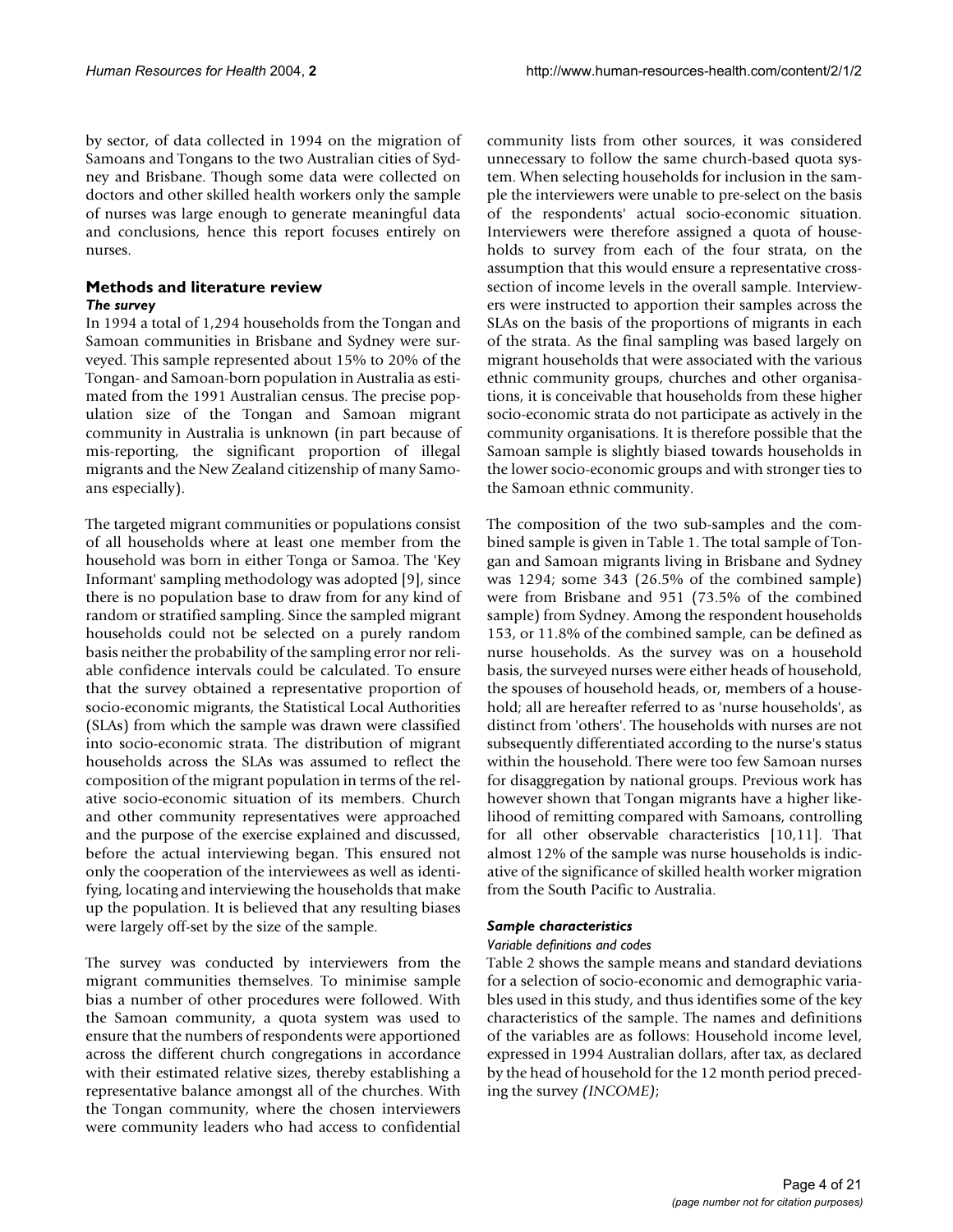#### <span id="page-4-0"></span>**Table 1: Composition of the sample**

|                    | <b>Nurses</b> | <b>Brisbane</b> |        | <b>Sydney</b> |        | <b>Combined</b> |        |
|--------------------|---------------|-----------------|--------|---------------|--------|-----------------|--------|
| <b>Tongans</b>     |               | 23              | 6.7%   | 96            | 10.1%  | 119             | 9.2%   |
|                    | <b>Others</b> | 154             | 44.9%  | 513           | 53.9%  | 667             | 51.5%  |
| <b>Samoans</b>     | <b>Nurses</b> | 9               | 2.6%   | 25            | 2.6%   | 34              | 2.6%   |
|                    | <b>Others</b> | 157             | 45.8%  | 317           | 33.3%  | 474             | 36.6%  |
|                    | Total         | 343             | 100.0% | 951           | 100.0% | 1294            | 100.0% |
| <b>Both Groups</b> | <b>Nurses</b> | 32              | 9.3%   | 121           | 12.7%  | 153             | 11.8%  |
|                    | <b>Others</b> | 3 I I           | 90.7%  | 830           | 87.3%  | l 14 I          | 88.2%  |

#### <span id="page-4-1"></span>**Table 2: Sample means and standard deviations**

|                        | <b>NURSES</b> |           |           | <b>OTHERS</b> | <b>COMBINED</b> |           |
|------------------------|---------------|-----------|-----------|---------------|-----------------|-----------|
|                        | Mean          | Std. Dev. | Mean      | Std. Dev.     | Mean            | Std. Dev. |
| TONGAN (%)             | 0.778         | 0.417     | 0.585     | 0.493         | 0.607           | 0.489     |
| <b>INCOME (A\$)</b>    | 37604.027     | 16115.675 | 29967.769 | 14187.022     | 30886.834       | 14638.300 |
| <b>REMITTER (%)</b>    | 0.934         | 0.250     | 0.821     | 0.384         | 0.834           | 0.372     |
| TOTREM (A\$)           | 3196.026      | 3355.530  | 2585.374  | 3511.103      | 2657.076        | 3497.460  |
| <b>REMPROP (%)</b>     | 0.095         | 0.126     | 0.095     | 0.110         | 0.095           | 0.125     |
| LAND $(%)$             | 0.425         | 0.496     | 0.351     | 0.477         | 0.359           | 0.480     |
| OWNAUS (%)             | 0.386         | 0.488     | 0.252     | 0.435         | 0.268           | 0.443     |
| OWNOVS (%)             | 0.438         | 0.498     | 0.379     | 0.485         | 0.386           | 0.487     |
| <b>AGEHOH (Yrs)</b>    | 38.475        | 8.538     | 40.592    | 10.851        | 40.323          | 10.605    |
| <b>AGENURSE (Yrs)</b>  | 36.901        | 7.959     | N/A       | N/A           | N/A             | N/A       |
| <b>SEXNURSE (%)</b>    | 0.954         | 0.210     | N/A       | N/A           | N/A             | N/A       |
| <b>MARRIED (%)</b>     | 0.869         | 0.338     | 0.878     | 0.327         | 0.877           | 0.328     |
| PARENT (%)             | 0.608         | 0.490     | 0.608     | 0.488         | 0.608           | 0.488     |
| <b>NURSEHOH (%)</b>    | 0.307         | 0.463     | N/A       | N/A           | N/A             | N/A       |
| SPOUSE (%)             | 0.053         | 0.224     | 0.087     | 0.282         | 0.083           | 0.276     |
| VISITOR (%)            | 0.333         | 0.473     | 0.262     | 0.440         | 0.270           | 0.444     |
| HOUSNUM (%)            | 4.163         | 1.830     | 4.288     | 2.038         | 4.274           | 2.014     |
| INTENT (%)             | 0.164         | 0.372     | 0.124     | 0.330         | 0.129           | 0.335     |
| <b>ABSENCE (Mnths)</b> | 138.497       | 73.822    | 111.747   | 63.024        | 114.910         | 64.941    |

(i) Whether the birthplace of the household head was in Tonga (as opposed to Samoa) *(TONGAN)*;

(ii) Whether the household remitted to their country of origin during the 12 month period preceding the survey, 1 if yes otherwise 0 *(REMITTER)*;

(iii) Household remittances in all forms, expressed in 1994 Australian dollars as declared by the head of household for the 12 month period preceding the survey *(TOTREM)*;

(iv) Household remittances as a percentage of household income, expressed as a percentage *(REMPROP)*;

(v) whether the head of household owned land in his or her country of origin, 1 if yes otherwise 0 *(LAND)*;

(vi) whether the head of household owned non-land assets in his or her country of origin, 1 if yes otherwise 0 *(OWNOVS)*;

(vii) whether the head of household owned assets to the value of at least \$A5000 in Australia, 1 if yes otherwise 0 *(OWNAUS)*;

(viii) Age of household head in years *(AGEHOH)*;

(ix) Age of nurse in years *(NURSEAGE);*

(x) Gender of nurse *(SEXNURSE);*

(xi) whether the head of household is married, 1 if yes otherwise 0 *(MARRIED)*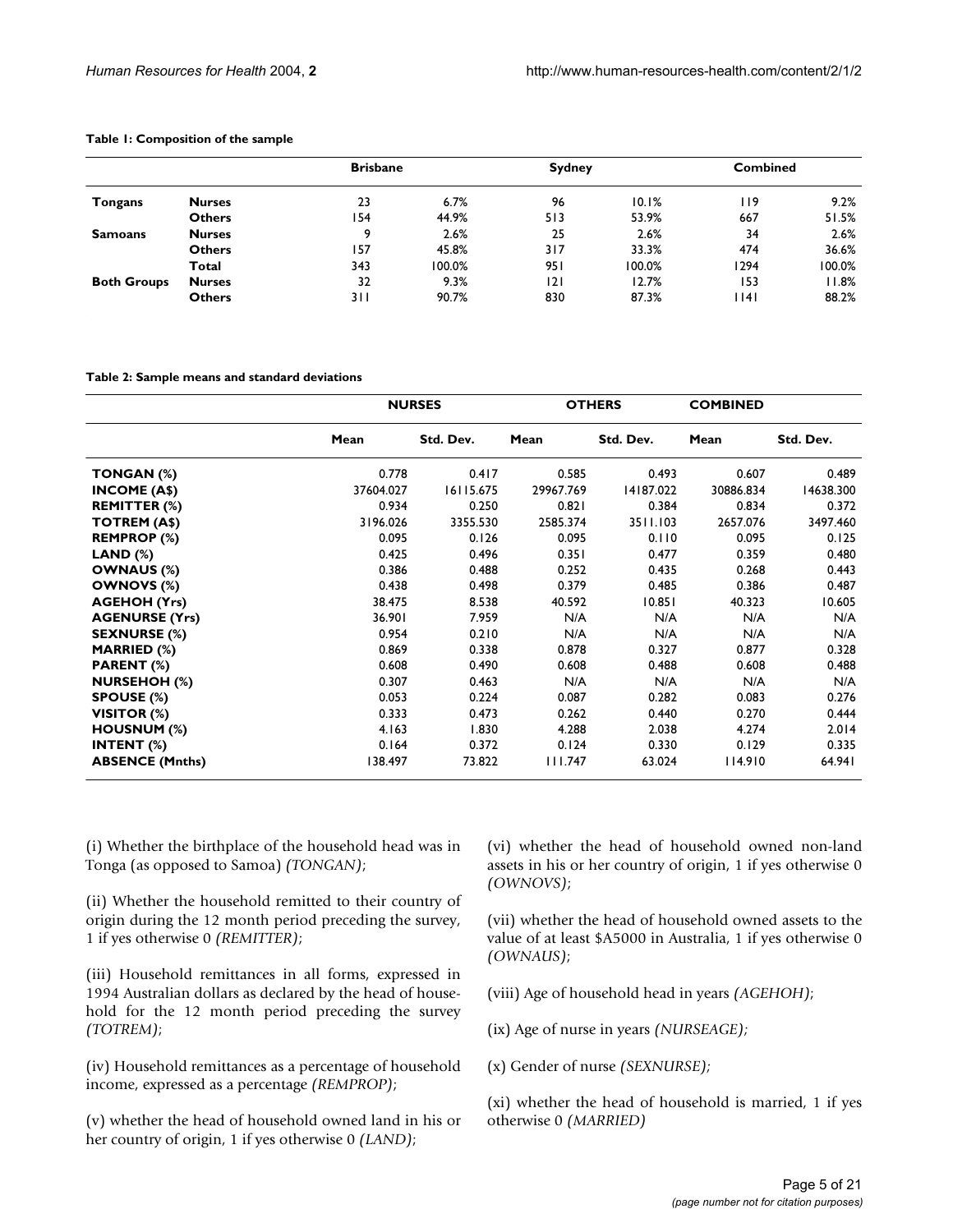(xii) whether the head of household and/or spouse still have at least one living parent in country of origin, 1 if yes otherwise 0 (*PARENT*);

(xiii) Whether the nurse is the stated household head *(NURSEHOH);*

(xiv) whether the head of household is married with spouse still in the home country, 1 if yes otherwise 0 *(SPOUSE)*;

(xv) whether the household had received house-guests to stay during the preceding 12 months, 1 if yes otherwise 0 *(VISITOR)*;

(xvi) The number of persons living in the household *(HOUSNUM)*.

(xvii) whether the head of household intended to return to his or her country of origin, 1 if yes otherwise 0 *(INTENT)*;

(xviii) the number of months since the migrant first emigrated *(ABSENCE)*;

#### *Demographic characteristics*

The nurse was the stated household head in 30.7% of the nurse households. The average nurse household size was 4.2 persons, very similar to the mean size of other households of 4.3. The average age of the nurses was 36.9 years, in comparison with 40.6 years for other respondents; 95.4% were women and 86.9% were married. (Some 5.5% were married but not living in the same country as their spouse, who was therefore outside Australia, in comparison with 8.7% for other households.) On average, nurse households had spent 11.5 years living abroad, compared with 9.3 years for others. A higher proportion of nurse households (16.4%) stated that it was their intention to return home, in comparison with others (12.4%).

#### *Income and assets*

Nurse households enjoyed significantly higher mean incomes than other households, A\$37,604 compared with A\$29,968. A higher proportion held significant assets in Australia, 38.6% compared with 25.2%, and a higher proportion also held significant assets in their country of birth, 43.8% compared with 37.9%. A higher proportion of nurse households owned land in their country of birth: 42.5% compared with 35.1%. In terms of family ties to the country of birth, a significantly higher proportion of nurse households had hosted visitors from home in the last year, 33.3% compared with 26.2% of all households. The identical proportion of nurse and other households (60.8%) had at least one living parent or parent-in-law still living in their country of birth.

That nurse households earned significantly higher incomes than other migrant households could reflect the occupational status of their spouses. However, as the data in Table [3](#page-5-0) show, this is clearly not the case for either nurse heads of household (HOH) or non-heads.

Indeed, over 50% of nurses' spouses were unskilled labourers and only 8.4% of nurses' spouses had the equivalent status to that of a nurse (i.e. managerial/professional category). There is therefore good reason to assume that income and remittance levels of nurse households reflect the income levels of nurses rather than that of their spouses.

# *Determinants of remittances*

### *Definition*

Remittances can take different forms, some of which are not accounted for in the official balance of payments remittance estimates in either the sending or receiving country. Remittances are defined here as including the following forms of international resource transfer by the migrant household to households or other individuals and organisations overseas:

(i) money transfers sent via the formal banking system to households;

(ii) money transferred informally in cash (bills) or via an informal agent to households;

(iii) the value (in Australia) of all goods sent to households;

<span id="page-5-0"></span>

|  |  | Table 3: Occupational status of nurses' spouses |  |  |  |
|--|--|-------------------------------------------------|--|--|--|
|--|--|-------------------------------------------------|--|--|--|

| $(n = 1156)$              |       |       |       |       |         |      | Manag/Prof Admin/Cleric Skilled Labour Labour Hsewk Unspec Unemp/Retired Student |         |
|---------------------------|-------|-------|-------|-------|---------|------|----------------------------------------------------------------------------------|---------|
| Nurse non-HOH $(n = 100)$ | 8.0%  | 9.0%  | 25.0% | 52.0% | $0.0\%$ | 0.0% | 4.0%                                                                             | 2.0%    |
| Nurse HOH $(n = 19)$      | 10.5% | 21.1% | 0.0%  | 47.4% | 10.5%   | 0.0% | 10.5%                                                                            | $0.0\%$ |
| All Nurses $(n = 119)$    | 8.4%  | 10.9% | 21.0% | 51.3% | l.7%    | 0.0% | 5.0%                                                                             | l.7%    |
| Other HOH $(n = 1137)$    | 7.1%  | 12.7% | 15.9% | 34.1% | 2.3%    | 4.8% | 20.8%                                                                            | 2.2%    |

Table notes: HOH indicates respondent self-declared head of household. For nurse households the total sample is less than 153 (n = 119), as not all nurses were married or living with their spouse in Australia. Where the nurse is living with a parent, the occupational status of the parent head of household is reported in this table.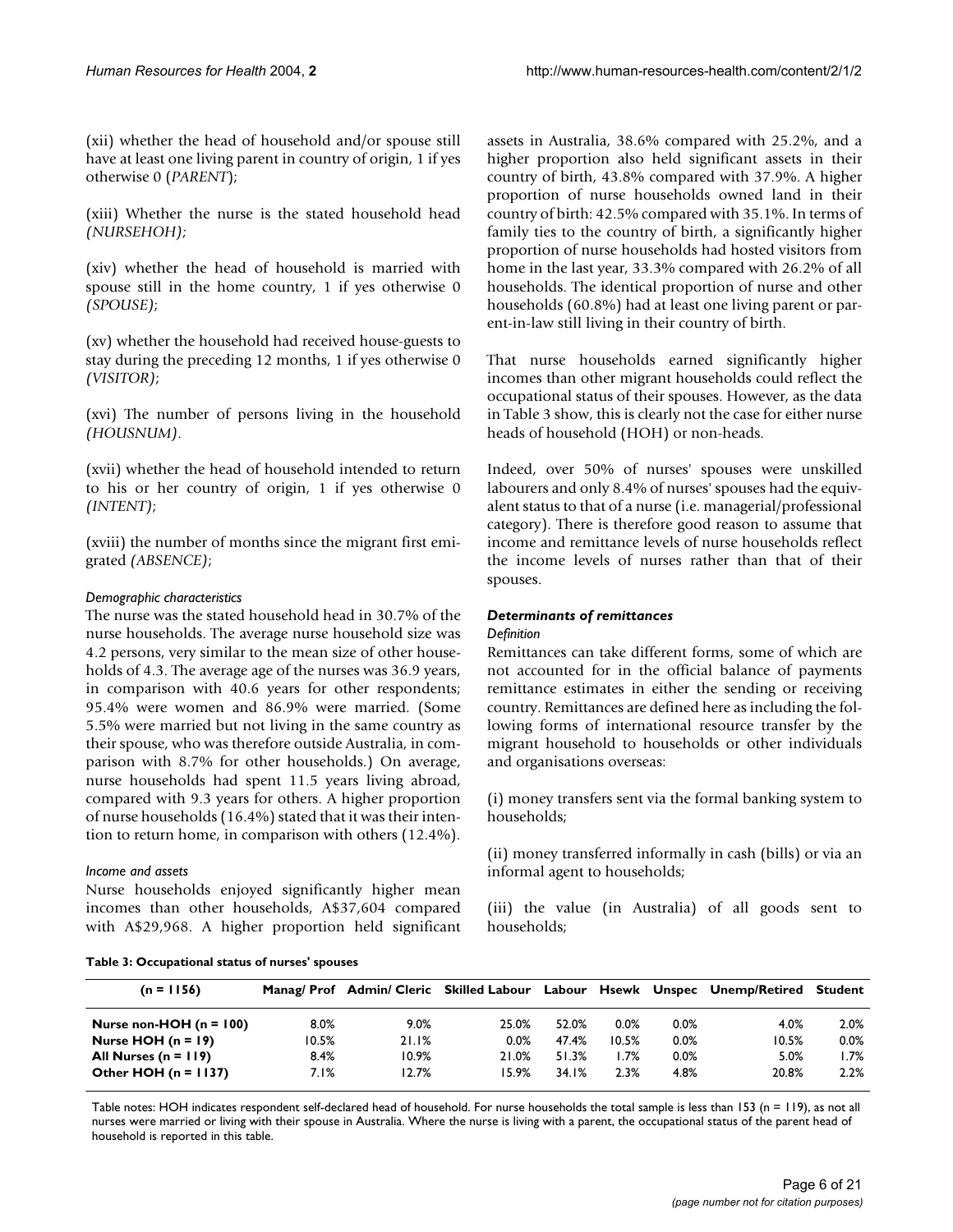(iv) payments made by the migrant on behalf of households;

(v) donations by the migrant to other institutions or organisations; and,

(vi) deposits made into bank accounts held by the migrant overseas.

Migrant transfers in-kind, mainly in the form of goods are usually sent to households as "gifts" or "personal effects", are often not recorded as imports and escape any duties. A significant amount of these end-up in informal sector fleamarkets [12]. Most such transfers would therefore be unrecorded, either as remittances or as imports, in the balance of payments statistics. Migrants also remit to other institutions and organisations, mainly churches [13-15]. Donations are often collected by the churches in the host countries and are held in bank accounts there, to be transferred overseas or used to settle international payments on behalf of the church in the country of origin. If these transactions show up at all in the balance of payments records, they will not appear as migrants remittances.

Migrants sometimes also make payments on behalf of relatives or others in their country of origin. These consist of payments for services such as insurance premiums paid to Australian or New Zealand-based companies, schooling and other educational expenses or, most commonly, payments for international airfares made directly to the airlines. In most instances these airfares enabled relatives to visit the migrants in their host countries. This usually also implies that all other travel costs and living expenses are born by the migrant. These too should be treated as effective "remittances" to the country of origin as they amount to foreign exchange transfers from the migrants to overseas residents for international travel. Such payments would appear neither as current account receipts nor as payments for overseas travel.

Finally, migrants also transfer money to their country of origin for the purpose of acquiring assets there on their own behalf [16,17]. These could be financial savings deposits with banks, or other physical assets such as land, housing, farm equipment and supplies, inventories for small businesses, and so on. These transfers can be made directly and via the formal network, but are often undertaken indirectly via a third party or agent on an informal basis. The questionnaire was designed to capture all these diverse forms of remittances.

# *Determinants*

A range of characteristics can be expected to affect a migrant's remittance behaviour. Unfortunately, as Lucas and Stark noted almost two decades ago, it largely remains true that 'there is surprisingly little statistical evidence on the motives for remitting, and the few studies that have appeared are not couched in terms of testable hypotheses derived from a theoretical framework.' [18]. It is therefore necessary to rely on a limited amount of empirical and theoretical work to identify possible variables for inclusion in a more formal, multivariate regression model.

Two closely related motivational characteristics that stand out in other studies of Pacific island migrants are the strength of the migrant's ties to the home versus host community, and the migrant's intentions to return. Variables related to these which other studies have found to be significant include, (a) whether permanent residence had been gained (which, it could be argued, influences the probability of return migration); and, (b) whether former dependents had joined the migrants living overseas [19,20]. Brown [10,11] found that the presence of a surviving parent or spouse in the home country increased the migrant's propensity to remit, while the larger the number of dependents of the migrant living in Australia, the less likely the migrant was to be remitting. Where both determining factors had occurred, remittances were virtually non-existent [21]. Generally, as in the case of Fijians in Sydney [22], the level and regularity of remittances was found to be a positive function of intent to return. This is also well documented in the case of Tongans and Cook Islanders overseas [23].

Consequently migration decisions are shaped within a family context. Migrants leave to meet certain family expectations, one of which is the supply of remittances. A previous study showed that almost two-thirds of nurse migrants indicated that the opportunity to earn a higher income was a major reason for migration [24]. There is an expectation that migration will benefit extended households and even villages. Though greater ease of migration and a growing familiarity with external affairs have been amongst the factors contributing to an increase in individual, rather than family or lineage, decision-making, these expectations remain valid. Overall migration is directed at improving both the living standards of those who remain at home and the lifestyle and income of the migrants. More specifically, in rural areas and home islands, as in Tonga, 'migration and remittances...are perceived solely as means for improving family incomes and welfare rather than for direct or indirect national economic development' [19]. Migration has rarely been an individual decision to meet individual goals, nor has it been dictated by national interests.

The underlying economic rationale of migration is reflected in the household organisation of migration. Families in many respects operate on a world stage, so that the 'international scale of family operations, still tied to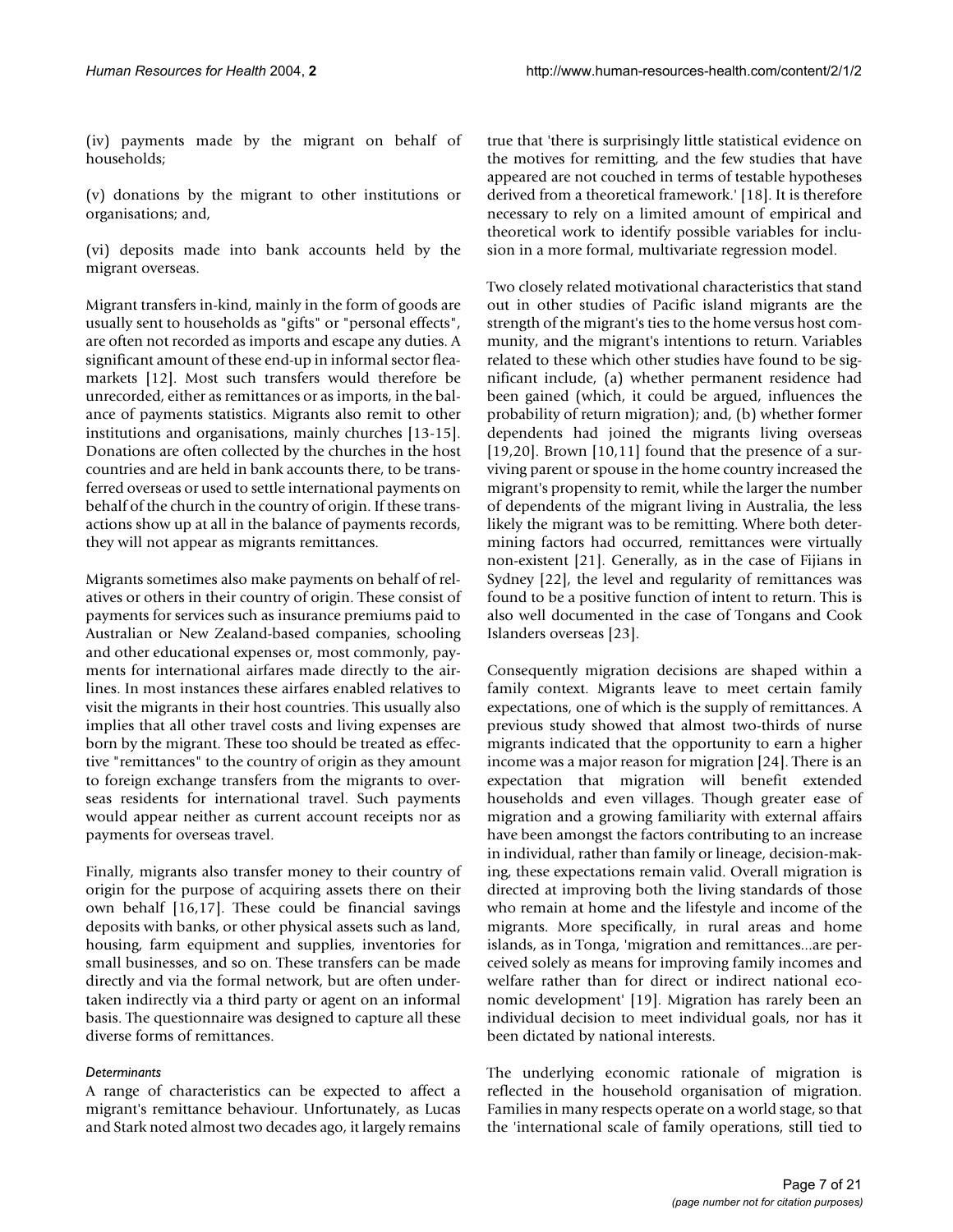kin at home...would equal or exceed in value the Tongan national product' [25]. Extending from this notion Bertram has suggested that Tongan (and other similar) households are characterised 'by remittance transfers among various component parts of the 'transnational corporations of kin' which direct the allocation of each island's family labour around the regional economy' [26]. Similarly Tongan 'families deliberate carefully about which members would be most likely to do well overseas and be reliable in sending remittances' [27,28] although there is, seemingly paradoxically, an accompanying shift towards individualism [29]. While all such statements have been made in the most general sense, and often on the basis of small undifferentiated samples, there is no reason to suppose that they do not apply to skilled workers, and hence to nurses. Indeed the evidence of the present analysis suggests that they almost certainly do apply to nurses.

As family ties are important determinants of remittances, it is sometimes mistakenly believed that migrants are unlikely to remit for purposes other than altruism, where altruism is perceived as transfers for purposes of family consumption support. However, others have suggested that migrants' remittances are motivated by additional factors that could offset any weakening of such altruistic motives. Stark [30,31] and Lucas and Stark [18], for instance, have argued that migration decisions are best understood as part of the family's risk reduction or 'family co-insurance arrangement' which they liken to the portfolio-investment strategy of a firm and in which there is an intertemporal contractual agreement between the migrant and 'home' [32,33]. They argue that remittances are often a repayment of the expenditure by family on the migrant's education and are thus directly related to the migrant's educational level. Households may even consciously persuade and sponsor various members to migrate as insurance in times of hardship, and in anticipation of eventual repayment. Poirine [34] and Brown and Poirine [35] take this argument a step further, arguing that remittances often constitute part of an informal loan agreement between the migrant and non-migrant family members, through which the investment in the migrant's human capital is financed (the loan) and later repaid by the working migrant (the remittances). After the loan is repaid the migrant sometimes becomes a source of loan finance for investment in the education of the next generation of non-migrants, implying no tendency for remittances to decay.

Self-interest can also play a part in the migrants' decisionmaking framework, either in terms of inheritance-seeking behaviour or as a rational investment. From studies of migrants in Botswana, India and the Philippines, Stark [30,31] found evidence of remittances which were motivated by 'tempered altruism or enlightened self-interest'. He suggested that 'considerations such as an aspiration to inherit, maintenance of rural investments, and the intentions to return mean that the migrant retains a vested interest in his original home beyond altruism' [31]. An inheritance seeker will continue to remit in order to stay in favour with family.

Migration and remittances also sometimes motivated by 'target saving', where migrants retain much of their savings with them in the host country, only remitting their accumulated savings on, or over a period of time shortly before, their final return [33,37]. In such cases the remittance profile would be positively sloped over the latter part of the migrant's stay. Thus for overseas Pakistanis, where the probability of returning was extremely high, remittance levels did not decline [38]. Especially where a migrant is intending to return home to retire, remittances of accumulated savings would not necessarily take the form of one lump-sum transfer at the end of the migrant's period of absence, but still be concentrated over a number of years prior to the migrant's retirement. Stark [30] and Macpherson [39] have suggested that, in this case, migrants will transfer savings into long-term assets such as land, housing or livestock, and possibly other community or "social" assets with a view to enhancing their prestige or political influence in the 'home' community. Remittance behaviour that is motivated by this form of investment may continue independently of altruistic family consumption support.

In other contexts migrants sometimes evolve into small entrepreneurs. Studies in the Caribbean Basin countries found strong links between remittances and small business development in the remittance-receiving countries, that were indicative of at least some investment-motivated behaviour [40] In at least one Punjabi village there has been an evolution of remittance use beyond altruistic family support into a 'business investment stage' [41]. For both Samoa and Tonga migrants are motivated to remit for reasons of saving and investment [15]. Remittances in kind and the practice of selling remitted goods as part of an informal international business operation are also an important aspect of remittances by Tongan migrants [12]. Such behaviour emphasises the economic role of the Pacific transnational corporation of kin. In another study, using an econometric analysis of secondary data on savings and real interest rate differentials, Tongan and Samoan migrants' remittances were responsive to financial incentives in the remittance-receiving countries [42]. This suggests that remittances serve as a source of loanable funds and are potentially responsive to changes in interest rate differentials.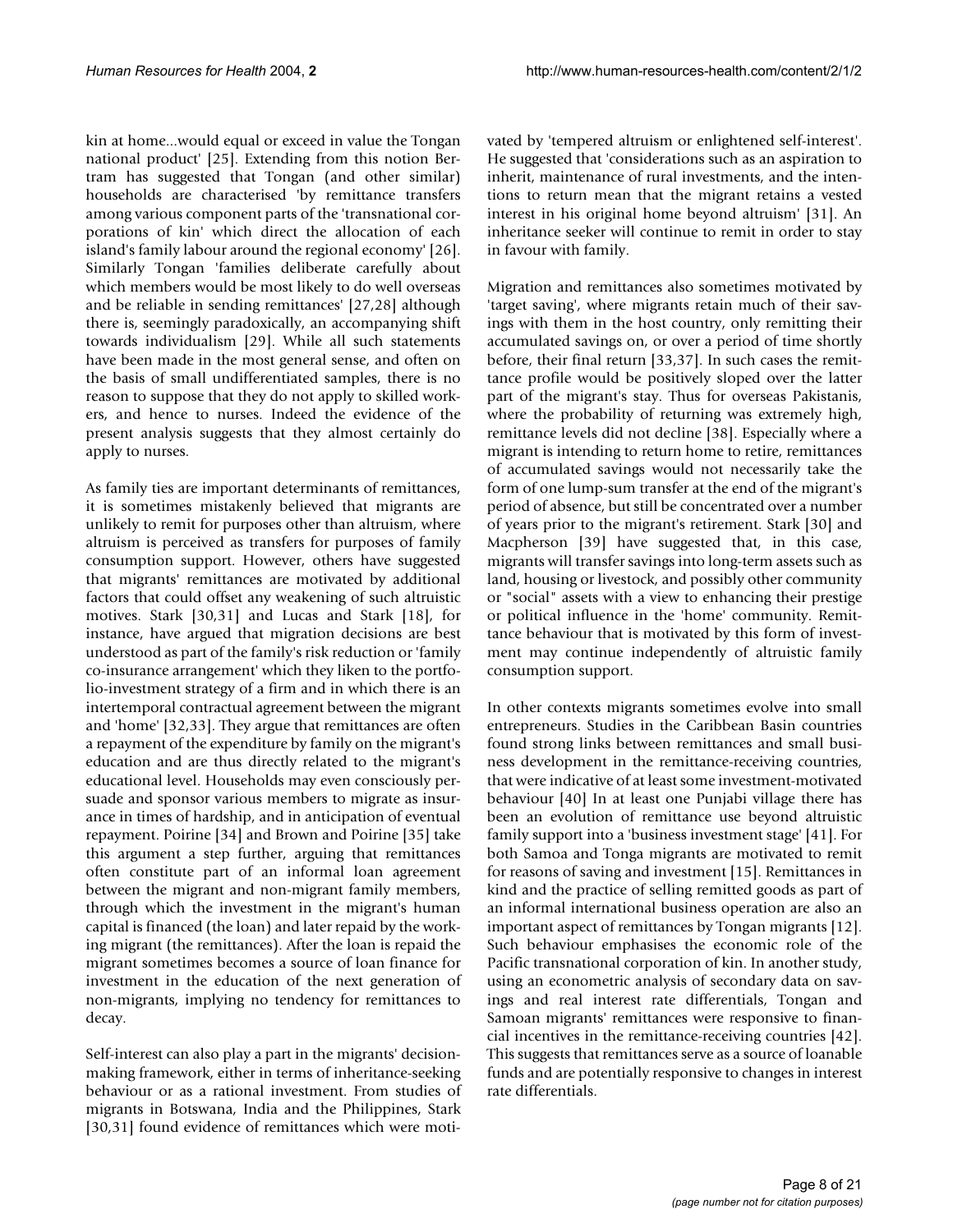Gender plays an important role in remittances. Virtually without exception, where there are data, women tend to be more frequent remitters, although they may lack the earnings capacity to send the same amount as men. In a number of places, including Samoa, women are specifically referred to as the most reliable remitters [43]. Amongst Auckland Tongans non-remitters were much more likely to be males; although the average sum sent by men was higher than that of women, the latter sent 15% of their net income, compared with men, who sent 11% [44]. The same kind of situation occurs in other Polynesian contexts and has been attributed to Polynesian social structures, with women having greater responsibility for the maintenance of the household. Women are argued to have a much better understanding of household needs throughout the Pacific [22] and are more likely to respond to those perceived needs. It might therefore be expected that nurses, who are predominantly female, will be more reliable senders of remittances.

There is also some evidence from another study of Pacific island nurses that would suggest that nurses are more likely to be altruistically inclined than others. A survey of Tongan and Samoan nurses within the Pacific [24] demonstrated that nurses displayed a higher level of altruism, in terms of why they entered the profession. Out of a sample of 34 Samoan nurses some 23 stated that they enjoyed being able to help people and 17 valued the opportunity to competently care for their families. Indeed, family was the main reason for nurses entering the profession, with 29 having entered in order to care for members of their family. From a similar sample of 30 nurses in Tonga, some 28 had entered the profession primarily to care for their families. In both Tonga and Samoa income was not a primary consideration for choice of occupation. While these samples are obviously different from the migrant nurses discussed here, it is unlikely that migrant nurses are less altruistically inclined.

Irrespective of what motivates remittances, the propensity to remit and the level are influenced by the capacity of migrants to save. This depends largely on the migrant's income and net wealth situation, taking into account the number of dependents in the migrant household. In the empirical sections that follow an attempt is made to analyse Tongan and Samoan migrants' remittances in terms of a number of characteristics identified here as most likely to affect their motivation and capacity to remit.

#### *Remittances over time*

There has always been concern that remittances decline over time, in total and from particular households and individuals, due to lower migration rates, recession and a decrease in migrants' willingness to remit [44,46][47,48][29,59]. An important issue in the present

context is whether per capita remittance levels will decline as the nurses' length of absence increases and ties to their countries of origin weaken. Furthermore it has been suggested that, even with continued migration, the anticipated decline in remittance rates is likely to occur due to family reunification and greater integration of the migrants in the host communities. This process, it is argued, reduces migrants' ability and willingness to remit: ability because of the increased number of dependents now living in the migrants' households, and willingness because of fewer kinship ties at home. Since migration by Pacific islanders is generally long-term, it would then follow that the aggregate level of remittances will also decline over time, unless the rate of new migration is sufficient to offset declining average remittance levels among the stock of "older" migrants.

A belief in remittance decay at the level of the individual migrant is perhaps to be expected. The longer the migrant is away, social ties and distant perceptions of needs and wants are likely to decline. Successful migrants may be followed by others from the same family with perhaps greater commitment. Initial savings targets (where they existed) may have been met and investment in the host, rather than source, country seem to be more rational as the probability of return declines. Although migrants face a life cycle of obligations to their home areas, these obligations are likely to lose their immediacy, to compete with new obligations and to be increasingly ignored. Samoan migrants who are seemingly permanent residents overseas are under less pressure to remit as their village commitments become less intense and less significant [43] and they acquire financial commitments in their host country. On the other hand it has been suggested that the peculiarities of the 'complex inter-relationships and social obligation patterns of the islanders' could imply a continuation of remittances by permanent migrants over the longer term, albeit at possibly lower levels [50].

Advocates of the remittance decay hypothesis in the Pacific draw support for their arguments mainly from studies of migrants in other countries. Thus Forsyth's [3] study postulated a remittance decay function for the South Pacific based largely on evidence from an OECD study of remittance behaviour in Europe [51]. The longer the duration of the migrants' stay abroad, and the greater the associated decline in the number of dependents at 'home', the weaker migrants' motivations to remit are assumed to become, hence sustained high rates of remittance tend to be characteristic of migrants who intend staying in the host [country] for a relatively brief period and then returning home.... But such rates are unlikely to be sustained if the period of residence is extended ... [which] suggests a profile over time ... with remittances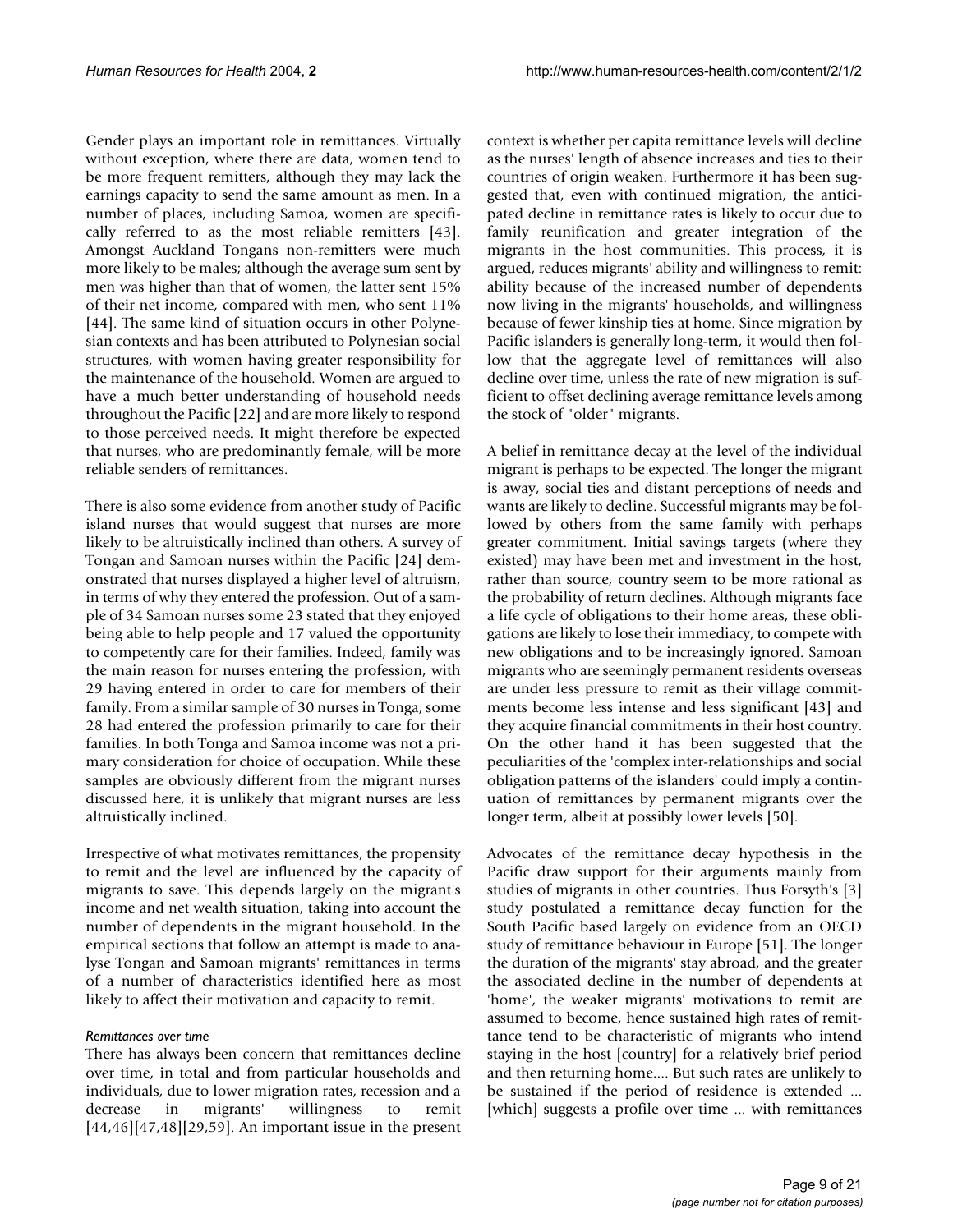reaching a peak soon after arrival in the host country then gradually declining [3].

However other studies have found little evidence of remittance decay. Standing [52] cited three studies of Indian migrants which revealed that the level of their remittances did not decline with time, but rather plateaued at a positive and constant level.

Until recently there as been only limited data on which to conduct further investigation, beyond simple extrapolations based on unreliable, secondary time series data and other evidence of a more anecdotal nature. Remarkably little is known about Pacific island migrant communities in Australia and elsewhere, in terms of demography, education and occupation levels, socio-economic status, and their remittance behaviour and its correlates. Since remittances can take many forms, including informal transfers in cash or in-kind, and can pass through many different channels and networks, there are clear obstacles to making definitive assessments of remittance behaviour. This is not to deny the importance of other work that has been attempted in recent years. Unfortunately, the available data remain fragmentary and often inadequate for statistical analysis. Most existing studies were undertaken on small sample surveys among particular pockets of Pacific island migrants, where the sample size was constrained by limited budgets. Consequently, previous studies have failed to produce data sets large enough for rigorous statistical analysis. Nonetheless Vete [21] found that for Tongans in New Zealand there was a correlation between the number of dependents in Tonga and the amount of remittances. Broadly the same pattern was found amongst Tongans in Sydney. The level of remittances increased during the first few years of migration, up to around seven years, but then began to decline, although migrants who had been in Australia for more than 18 years still sent remittances [19]. On the other hand, Loomis found little evidence of remittance decay among Cook Islanders in New Zealand [23]. All of these studies were both based on small samples which cannot be considered statistically reliable, and relied on cross-tabulations which did not isolate the effects of other variables from the effect of the migrant's duration of absence.

From the same survey data that this present study uses, Brown subjected the remittance-decay hypothesis to rigorous empirical investigation [10,11]. Remittance decay was examined empirically at two levels. First, time profiles of average remittance levels and propensities were constructed from estimates for different cohorts of migrants, based on the number of years since first migrating. These descriptive statistics are presented here in tabular and graphical form. Second, a remittance function was estimated for each migrant community, using appropriate econometric techniques, and which attempts to separate the effect of time from all other influences on remittance behaviour.

These studies found little evidence to support the remittance decay hypothesis; that is the survey data did not indicate a significant decline in remittances the longer the time period that migrants spent away from home. This is important, as it indicates that there is no need for the numbers of new migrants to continually increase to maintain the same level of remittances to the island economies. It is therefore worth testing whether the same holds for nurse households. This is tested first, in the following results section, using descriptive data and plots of mean remittance levels against migrants' length of absence from home, and then using appropriate econometric methods.

## **Results and discussion** *Descriptive statistics*

Remittance levels are reported here using two different bases: a "Sample Average" and a "Remitters' Average". The former refers to the average for the entire sample, including those who did not remit at all during the previous financial year. The "Remitters' Average" is based on the total number of respondents who sent remittances in at least one of the above identified forms, thus it excludes those who did not remit in any form.

From Table [2](#page-4-1) it can be seen that a significantly higher proportion of nurse households sent remittances home over the preceding months (93.4% compared with 82.1%), and, on average remitted more, A\$3,196 compared with A\$2,585 for other migrant households. (As the survey was undertaken in 1994, all Australian Dollar (A\$) values reported here are in terms of constant 1994 prices. In terms of 2003 prices, the comparable sums would be A\$3952 (US\$2688) and A\$3197 (US\$2174)). Using the mean level of remittances for nurse households (A\$3,196 in 1994 prices) and assuming this level is sustained for the mean number of years of absence for nurse households (11.5 years), the cumulative value of remittances would amount to A\$36,750 (in 1994 prices) per nurse household during their stay overseas (*On an undiscounted basis, but also bearing in mind that these are constant 1994 values*). This sum is likely to exceed the training cost of nurses within Tonga and Samoa. Given the shortage of nurses in Australia and New Zealand, and therefore the high demand for immigrant nurses, investment by Pacific island governments and families in nurse training constitutes a rational use of economic resources.

These data suggest that nurse households enjoy higher incomes, own more assets, and remit more than other migrants. However, it is also noteworthy that the mean value of nurse households' average propensity to remit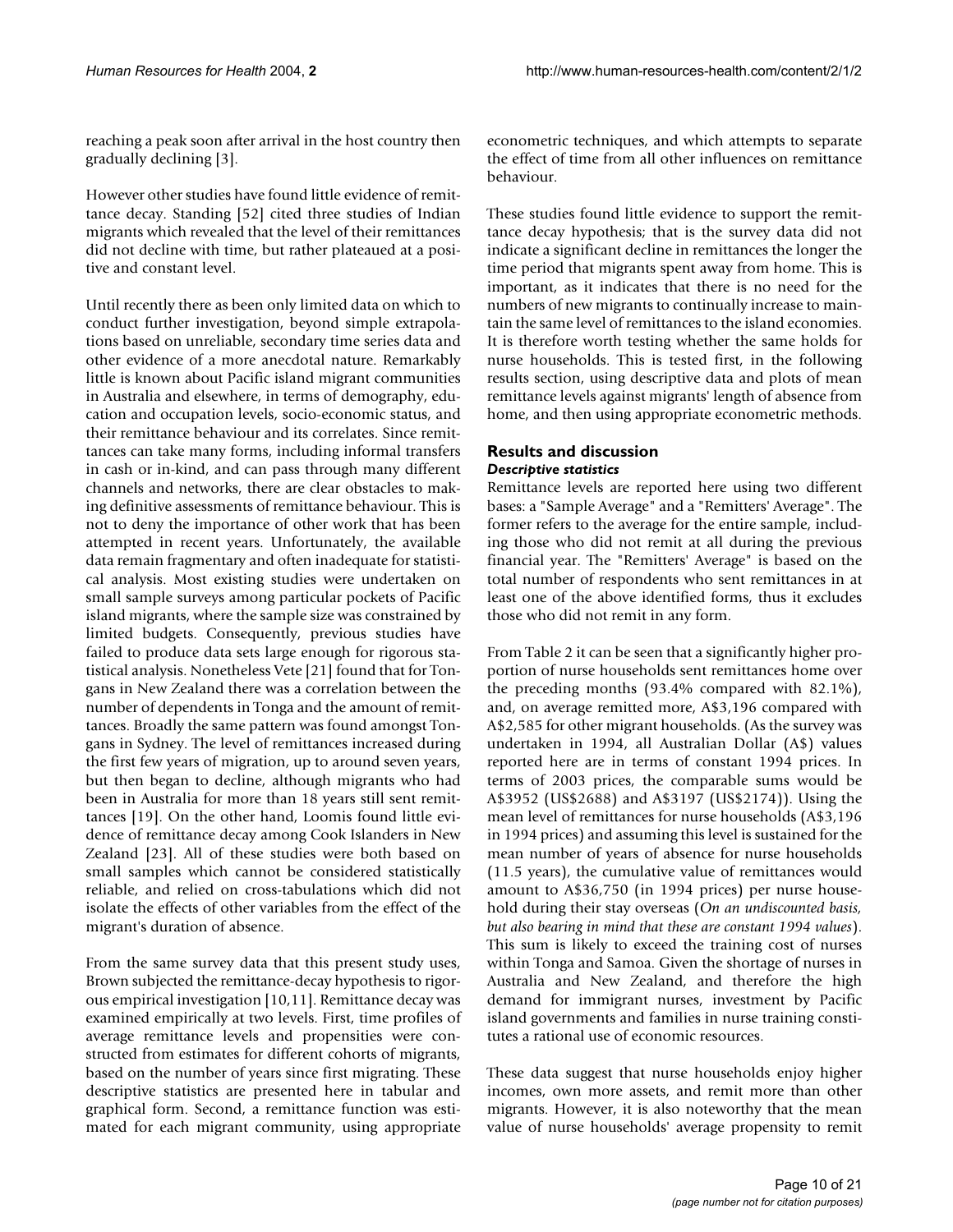| <b>COHORT</b>                      | $0-5$ years | 5-10 years | $10 - 15$ years | $15-20$ years | $20-25$ years | >25 years  |
|------------------------------------|-------------|------------|-----------------|---------------|---------------|------------|
| Nurses ( $n=$ ) (% total group)    | 7(0.046)    | 31(0.203)  | 52 (0.340)      | 26 (0.170)    | 22(0.144)     | 15 (0.098) |
| Others (n=) (% total group)        | 62(0.182)   | 78 (0.229) | 32 (0.094)      | 36(0.106)     | 50(0.147)     | 83 (0.243) |
| <b>Remitting households (%)</b>    |             |            |                 |               |               |            |
| <b>Nurses</b>                      | 0.857       | 0.967      | 0.981           | 0.885         | 0.905         | 0.867      |
| Others                             | 0.823       | 0.833      | 0.846           | 0.813         | 0.725         | 0.904      |
| <b>Remittances/remitter (A\$)</b>  |             |            |                 |               |               |            |
| <b>Nurses</b>                      | 3416.7      | 3713.8     | 3521.6          | 3378.3        | 3068.4        | 2984.6     |
| Others                             | 1729.4      | 2996.5     | 3321.4          | 3263.1        | 3765.7        | 2656.0     |
| <b>Remittances/household (A\$)</b> |             |            |                 |               |               |            |
| <b>Nurses</b>                      | 2928.6      | 3590.0     | 3453.9          | 2988.5        | 2776.2        | 2586.7     |
| Others                             | 1422.6      | 2497.1     | 2811.2          | 2652.2        | 2729.5        | 2400.0     |
| Household Income(A\$)              |             |            |                 |               |               |            |
| <b>Nurses</b>                      | 29728.6     | 33953.3    | 36586.5         | 40087.5       | 41257.1       | 43020.0    |
| Others                             | 22465.0     | 27537.4    | 31427.5         | 30613.3       | 32171.2       | 32280.8    |

<span id="page-10-0"></span>**Table 4: Remittances by years of absence**

(remittances as a percentage of household income) is the same as other households (9.5%). That is, despite earning larger incomes, nurse households remit the same proportion of those incomes.

Table [4](#page-10-0) disaggregates the sample into six cohorts; 0 to 5 years; 5 to 10 years; 10 to 15 years; 15 to 20 years; 20 to 25 years; and 25 years or more, and is then split into nurse and other households.

For each cohort and category the following variables are shown: percentage who remitted; mean remittances per remitting household; mean remittances per migrant household; household income. These data are then shown plotted in Figures 1 and 2, where Figure 1 shows the time profile of remitting households and remittance levels while Figure 2 shows the time profile of income, remittance levels, and average propensities to remit.

It is clear from the first chart in Figure 1 that for all cohorts, except those who had been in Australia for more than 25 years, a higher proportion of nurse households than non-nurse households remitted. However, the graph suggests that the proportion of remitting nurse households declines slightly with length of absence, and converges with others who had been away for 25 or more years. The second chart in Figure 1 suggests that among the remitting households, nurse households are more generous remitters than others, especially among the younger cohorts. Again there is a convergence of remittance levels once the migrant has been away 20 or more years. The combined effects are shown in the third chart of Figure 1 where the profiles of remittance levels per migrant household are plotted. This chart shows more clearly a tendency for nurse household remittances to converge with other households after a 20-year absence.

The charts in Figure 2 suggest that the higher remittance levels of nurse households possibly reflect the higher mean income levels of nurse households for all cohorts (see the first chart in Figure 2). Indeed, when plotted in relation to remittance levels (second chart in Figure 2) it can be seen that in terms of the proportion of income remitted, it would be incorrect to conclude that nurse households are more generous than others (third chart in Figure 2). There is a steep decline in remittance propensity after a 10-year absence. While nurses who have been away for 15 years or less have a higher average propensity to remit, the opposite is true for those who have been away for longer than 15 years. Nurse households' average propensity to remit falls to 6% for the 25-years and- more cohort, compared with 7.5% for other households.

These findings suggest that while remittance levels appear to be higher among nurse households, and do not decrease significantly with length of absence from home, when their relatively higher income levels are taken into account, nurse households' propensity to remit declines faster than other households with length of absence, falling below other households after a 15-year length of absence. However, these tentative findings should be treated with caution as they are based on a comparison of sample means and, as with all univariate analyses, it is not possible to control for the effects of variables other than the migrants' occupation on remittance behaviour.

As previously argued it is necessary to isolate three different effects: the *size effect*, the *composition effect*, and the *time effect* [11]. It is possible that the remittance levels of the different time cohorts are influenced by compositional effects. In other words, it cannot be assumed that the compositional structure of each cohort is the same. Differences in average remittance levels between time cohorts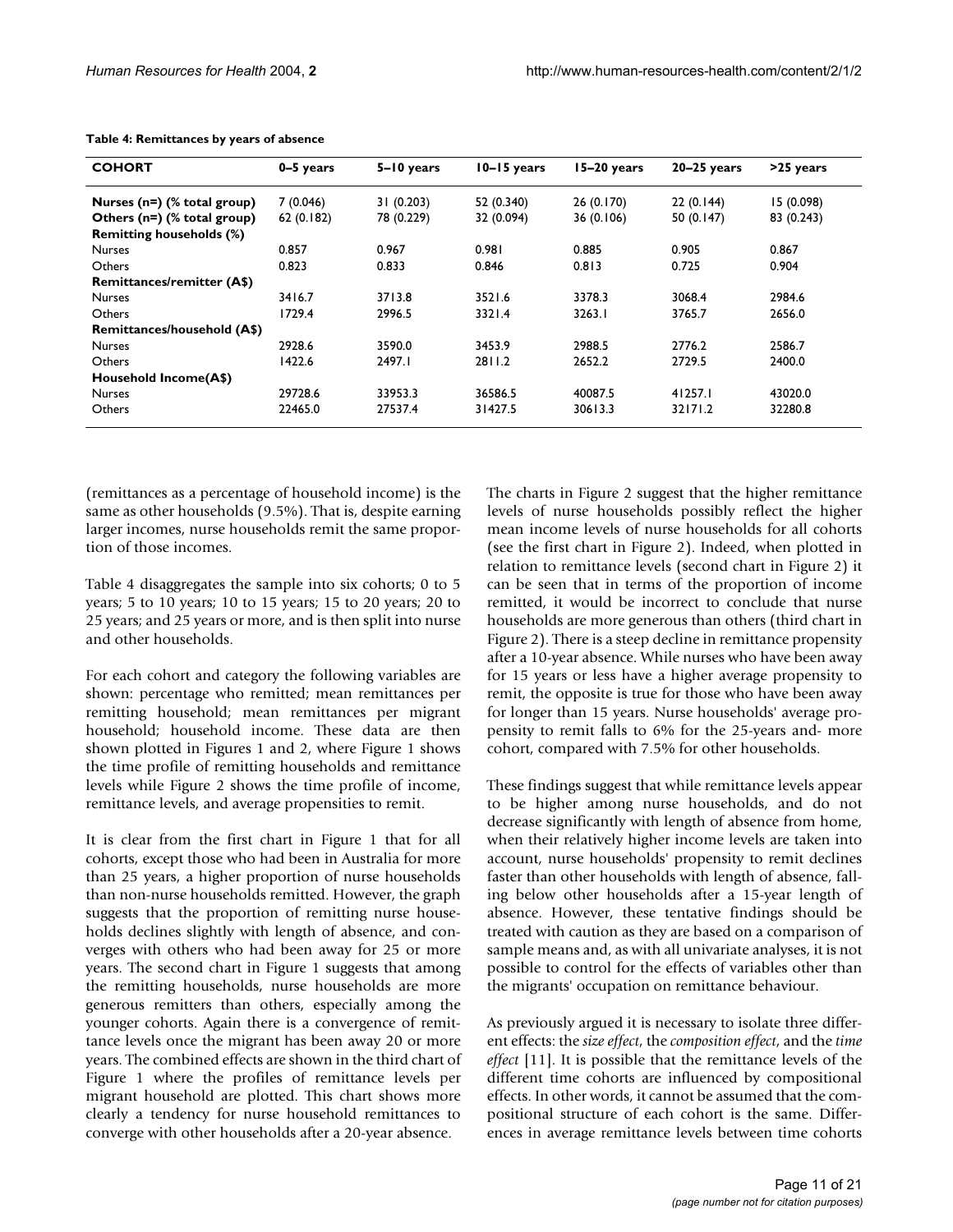





cannot necessarily be attributable to differences in the average length of absence between the cohorts. Indeed, the volatility of the plotted remittance functions in Figures 1 and 2 suggests that factors other than length of absence could be important determinants of remittances. To identify the most important compositional characteristics, and then assess the significance of length of absence while controlling for all other potential determinants of remittances, a multivariate regression analysis was undertaken.

#### *Multivariate analysis*

From the earlier discussion of remittance decay and the literature on the motivations and determinants of remittances, three broad categories of factors affecting a migrant's remittance behaviour can be distinguished, apart from the affect of duration of absence alone. First, there are factors that influence the strength of the demand-side pressures on a migrant from the receiving end, particularly family and community ties. Second, there are the supply-side factors that affect the migrant's capacity to remit, such as income and wealth. Third, there are the various behavioural characteristics that influence the migrant's motivations to remit, such as altruism or self-interest.

Two *demand side* variables are included in the model:

(i) whether the head of household and spouse still have at least one living parent in country of origin (*PARENT*);

(ii) whether the household had received house-guests to stay during the preceding 12 months which is an indicator of continued family or community ties *(VISITOR).*

Four *supply-side* variables are included in the model:

(i) Household income level, expressed in 1994 Australian dollars, after tax, as declared by the head of household for the 12 month period preceding the survey *(INCOME)*;

(ii) To allow for a non-linear (quadratic) specification of the income relationship income squared is also included *(INC2);*

(iii) Whether the migrant held significant assets in Australia *(OWNAUS);*

(iv) The number of persons living in the household *(HOUSNUM)*.

Four behavioural or motivational variables are included in the model:

(i) whether the head of household intended to return to his or her country of origin which if significant and positive indicates that those planning to return one day remit more than those who don't *(INTENT)*;

(ii) whether the head of household owned land in his or her country of origin, which would be significant and positive if the migrant's remittances are motivated by continued maintenance of land assets at home *(LAND)*;

(iii) whether the head of household owned non-land assets in his or her country of origin, which would be significant and positive if the migrant's remittances are motivated by business investment *(OWNOVS)*;

(iv) to capture any unobserved differences in motivations to remit between Tongans and Samoans a dummy variable distinguishing Tongan households is included *(TONGAN)*.

#### *Length of absence*

The length of absence of the migrant from home is covered by three variables: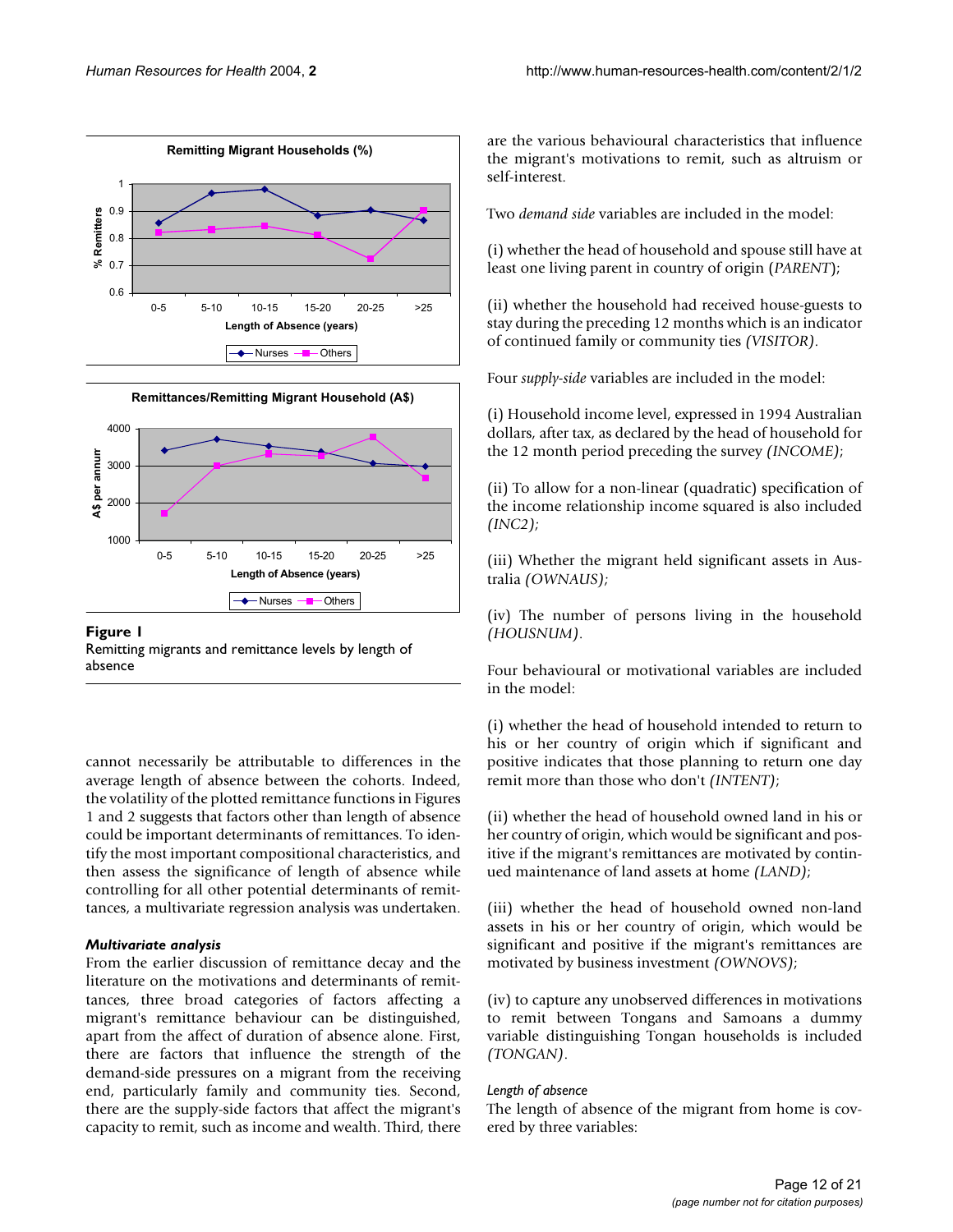

Mean Income/Migrant Household (A\$)





Average Propensity to Remit



Figure 2

Income levels and remittance propensities by length of absence

(i) the number of months since the migrant first emigrated, which if significant and negative would indicate underlying remittance decay *(TIME)*;

(ii) to allow for a non-linear (quadratic) relationship TIME squared is included *(TIME2)*

(iii) as the variable *PARENT* is likely to capture some of the effects of time away, with the likelihood of a surviving parent decreasing with the passage of time, an interaction variable with *PARENT* and *TIME was also* included *(PAR-TIME)*

A generalized Tobit model using a Heckman two-stage sample selection method was used to estimate remittances, as the dependent variable *(REMITTANCES)* is a mixture of discrete (zero remittances) and continuous (positive remittances) parts and is therefore censored at zero. The main purpose of the generalized Tobit regression analysis used here is: (i) to identify which of the variables are most significant determinants of remittance behaviour, where remittance behaviour consists of two elements; whether or not to remit, and, if so, how much to remit; and, (ii) to measure the effect on remittance levels, in monetary terms, of changes in the most significant migrant characteristics. The dependent variable in the regression model is the value of remittances in 1994 Australian dollars over the 12-month period preceding the survey.

The model and the regression results from the earlier analysis for the whole sample are reported in detail in Brown [10,11]. In these studies it was found that migrants with higher income, a parent or spouse at home, or who hosted a visitor from home during the year, remitted more, confirming that remittance behaviour is affected by both supply and demand-side variables. It was also found that migrants who intend to return remit more than those who do not. On the demand side it is evident that remittances are positively related to the existence of a surviving parent or spouse in the migrant's home country, and to the variable *VISITOR* which is a proxy for the strength of ties to the home community. No evidence was found of remittance decay (the time away from home variables were not significant).

As the purpose of this model is to compare the behaviour of one sub-group, nurses, with the rest of the sample, each variable was interacted with the variable *NURSE* to gauge the significance and extent of any differences between nurses and others in relation to remittance behaviour (i.e. *NINCOME, NTIM, NTONGA, etc*). The results of the regression model are reported in Table [5](#page-13-0).

To identify the model the variables *INCOME and INC2* were excluded from the probit equation on the grounds that income is likely only to affect the household's level of remittances, not the decision whether or not to remit. Length of absence was not statistically significant in the probit model, with or without the quadratic term. It should also be noted that the variable *INTENT* was not interacted with *NURSE* as in the case of all other variables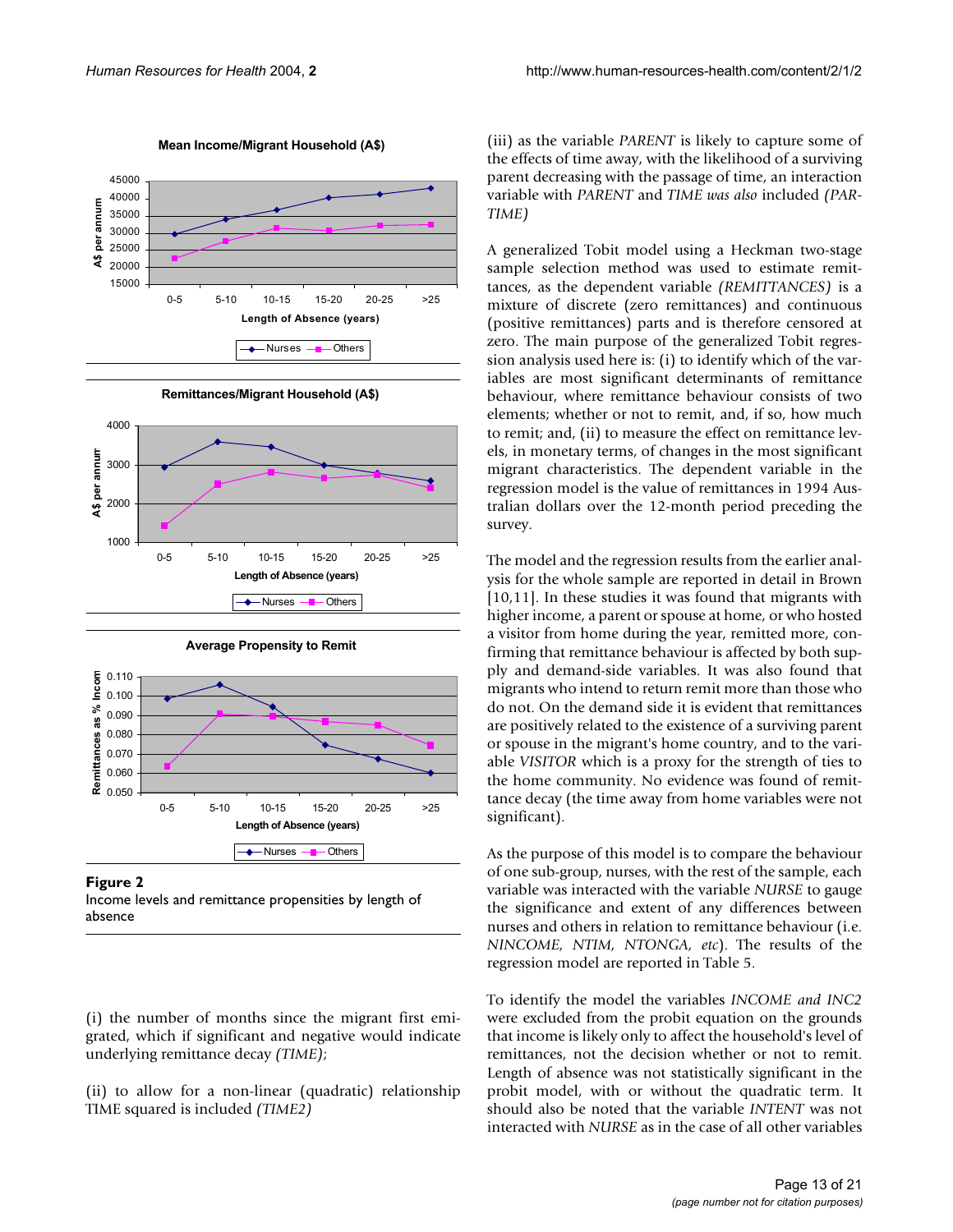|                   |                    | <b>Binomial Probit Model (Dep. Var. = REMITTER)</b> |                    | Sample Selection Model (Dep. Var = REMITTANCES) |
|-------------------|--------------------|-----------------------------------------------------|--------------------|-------------------------------------------------|
| Variable          | <b>Coefficient</b> | <b>Std. Error</b>                                   | <b>Coefficient</b> | <b>Std. Error</b>                               |
| Constant          | $-0.1137$          | 0.1131                                              | 408.8452           | 1020.8262                                       |
| <b>INCOME</b>     | -                  |                                                     | $-0.0715**$        | 0.0225                                          |
| INC <sub>2</sub>  |                    |                                                     | $0.0002**$         | .0003E-04                                       |
| <b>NINCOME</b>    |                    |                                                     | $0.0986**$         | 0.0356                                          |
| <b>NINC2</b>      |                    |                                                     | $-0.0000**$        | 0.0004E-03                                      |
| <b>TIM</b>        | $-4.79E - 04$      | 9.14E-04                                            | 20.1092**          | 5.9610909                                       |
| TIM <sub>2</sub>  | 2.99E-03           | 2.76E-03                                            | $-0.0733**$        | 0.0205                                          |
| <b>NTIM</b>       | 0.6696             | 0.11882962                                          | $-35.2967**$       | 12.89333                                        |
| NTIM <sub>2</sub> | $-0.1695$          | 0.4610                                              | $0.1040**$         | 0.0360                                          |
| <b>TONGA</b>      | $0.8366**$         | 9.87E-02                                            | 469.7008           | 389.2360                                        |
| <b>NTONGA</b>     | 0.9230             | 0.4580                                              | 605.0697           | 802.4204                                        |
| <b>PARENT</b>     | $0.2556**$         | 0.1304                                              | 969.4765*          | 430.2114                                        |
| <b>NPARENT</b>    | $-0.1775*$         | 0.4183                                              | 271.9248           | 596.5333                                        |
| <b>OWNAUS</b>     | $0.3318**$         | 0.1223                                              | 215.1771           | 280.3138                                        |
| <b>NOWNAUS</b>    | $-0.81556$         | 0.4290                                              | 65.47659           | 635.9042                                        |
| <b>OWNOVS</b>     | $0.6310*$          | 0.1323                                              | 649.2868*          | 266.8714                                        |
| <b>NOWNOVS</b>    | 0.5725             | 0.5352                                              | $-455.771$         | 663.6212                                        |
| <b>VISITOR</b>    | $0.2108**$         | 0.1758                                              | 867.0324**         | 328.8612                                        |
| <b>NVISITOR</b>   | $-0.0005$          | 0.0009                                              | 849.3219           | 609.4681                                        |
| <b>INTENT</b>     | 2.99E-03           | 0.0028                                              | 1069.797**         | 291.2985                                        |
| <b>LAMBDA</b>     | 0.6696             | 0.1188                                              | 408.8452           | 1020.8262                                       |
| Log Likelihood    |                    | -464.9833                                           |                    | -9564.9332                                      |
| (LRS)             |                    | 231.4650**                                          |                    |                                                 |
| Rsqr              |                    | $0.3227+$                                           |                    | 0.1747                                          |

#### <span id="page-13-0"></span>**Table 5: Generalized Tobit regression results**

\*\* significant at 1% level; \* significant at 5% level + Veall-Zimmerman pseudo R-squared

since there were too few observations to produce a meaningful result. It is therefore assumed that the variable *INTENT* affects nurse households in the same way as all other migrant households.

The results of the probit model indicate that the overall model is significant at the 1% level. Tongans have a higher probability of being a remitter. Other variables of significance are: *PARENT*, but where nurse households are significantly less likely to remit because of a surviving parent; ownership of assets in Australia (*OWNAUS)*, with nurses not significantly different from the whole sample; ownership of assets in the migrant's country of birth (*OWNOVS*), but with nurse households significantly less likely to remit for this reason; having recently hosted a visitor from the home country, with nurses not significantly different from others.

The results of the least squares regression model of remittance levels shows a number of interesting and contrasting findings in relation to nurse households, as discussed below.

#### *Household income and remittances*

The quadratic form of the income function is highly significant for both the whole sample and the nurse household sub-sample. The signs of the coefficients need to be interpreted with caution. It would appear that the underlying relationship for the whole sample is negative, but with a positive coefficient on the quadratic term. For the nurse households the coefficients on the two income variables have the opposite signs. However, when both terms are used to calculate the marginal propensity to remit at different income levels, it is evident that the relationship for both the whole sample and for nurse households separately is effectively positive. A plot of the marginal propensities to remit is shown in Figure [3.](#page-14-0)

At low levels of income below the sample mean, nurses have a higher marginal propensity to remit than the whole sample. But as the income level increases the marginal propensity of nurses increases at a much lower rate which means that for income levels above the mean level nurse households have a much lower marginal propensity to remit.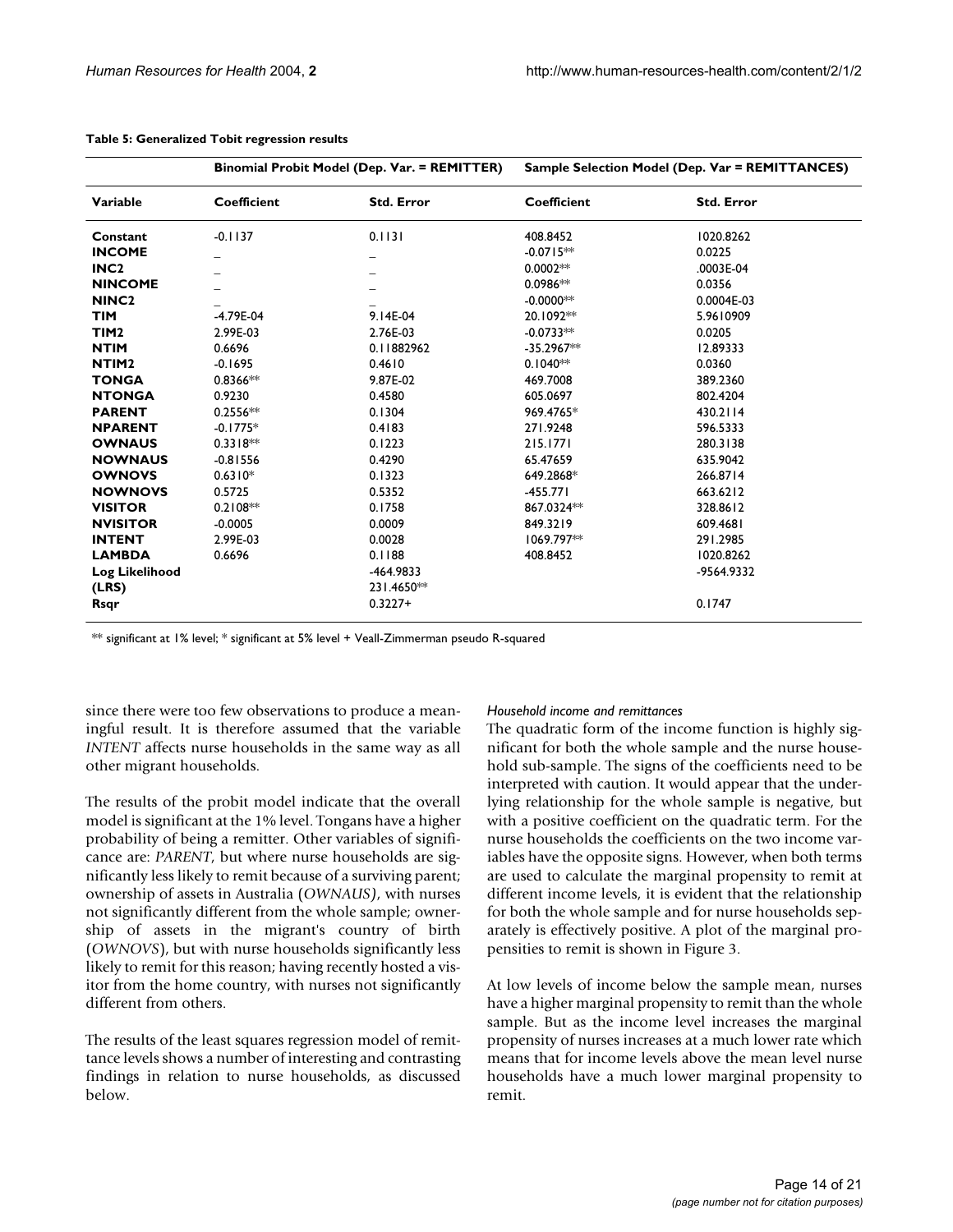<span id="page-14-0"></span>

**Figure 3** 

Marginal propensities to remit by income level (regression estimates)

This relationship is brought out more clearly in Figure 4 which compares remittance levels at different income levels, assuming a fixed length of absence of 10 years. It is evident from this chart that, other things being equal, nurse households at the lower end of the income scale remit a very similar proportion of income to the rest, but, as income levels increase and although their remittance levels increase, they become less generous than the rest in a relative sense, with an increasing differential as income increases. This however ignores the impact of other variables such as the migrant's length of absence from the home country.

#### *Length of absence and remittances*

The results of the model show that length of absence is a significant variable, and that length of absence has a significantly different effect on nurse households' remittances. The results indicate that there is a positive underlying relationship between remittances and time (which is counter-intuitive) with a negative coefficient on the quadratic term, suggesting a decay factor. With nurse households the coefficients are significant but with the opposite signs. This suggests that remittance decay is weaker for nurse households in comparison with the whole sample. Figure 5 shows the amount by which annual remittance changes with reference to changes in the length of time away, holding all other variables constant.

For the whole sample there is clearly a negative relationship. For a length of absence under 10 years, remittances increase with an extra year away but at a decreasing rate. Once the migrant has been away for 10 years, remittances fall and at an increasing rate with each extra year away. With nurse households the relationship is negative among the more recent cohorts, but at a decreasing rate. Once the



Figure 4 Remittances-to-income functions (regression estimates; length of absence = 10 years)

migrant has been away for 20 years remittances begin increasing each year, so that by 40 years away they increase by almost A\$200 per annum.

These relationships are shown clearly by the chart in Figure [6](#page-15-0) where remittance levels are plotted against time away for a household at a level of income of A\$30,000 per annum.

It is clear that the remittance function for nurse households has a slight negative slope for the more recent cohorts, and then becomes positive for those who have been away for 20 years or more. For all groups together it is positive for households in the more recent cohorts but then decreases sharply after a 15 year absence, becoming highly negative.

#### *Other variables affecting remittances*

The results show that only a few other variables have a statistically significant impact on remittance levels. First, having at least one parent or in-law still living in the migrant's country of birth increases remittances by A\$970 per annum. Second, ownership of assets in the migrant's home country has a positive impact on remittance levels. Those who own such assets remit an additional A\$649 per annum. Nurse households are not significantly different in terms of how this variable affects their remittance levels. Third, households that had recently hosted a visitor remitted A\$867 more per annum. Again, this relationship was not significantly different for nurse households. Fourth, where the household head intends to return home, the household remitted an additional A\$1070 per annum. Although the strengths of these relationships are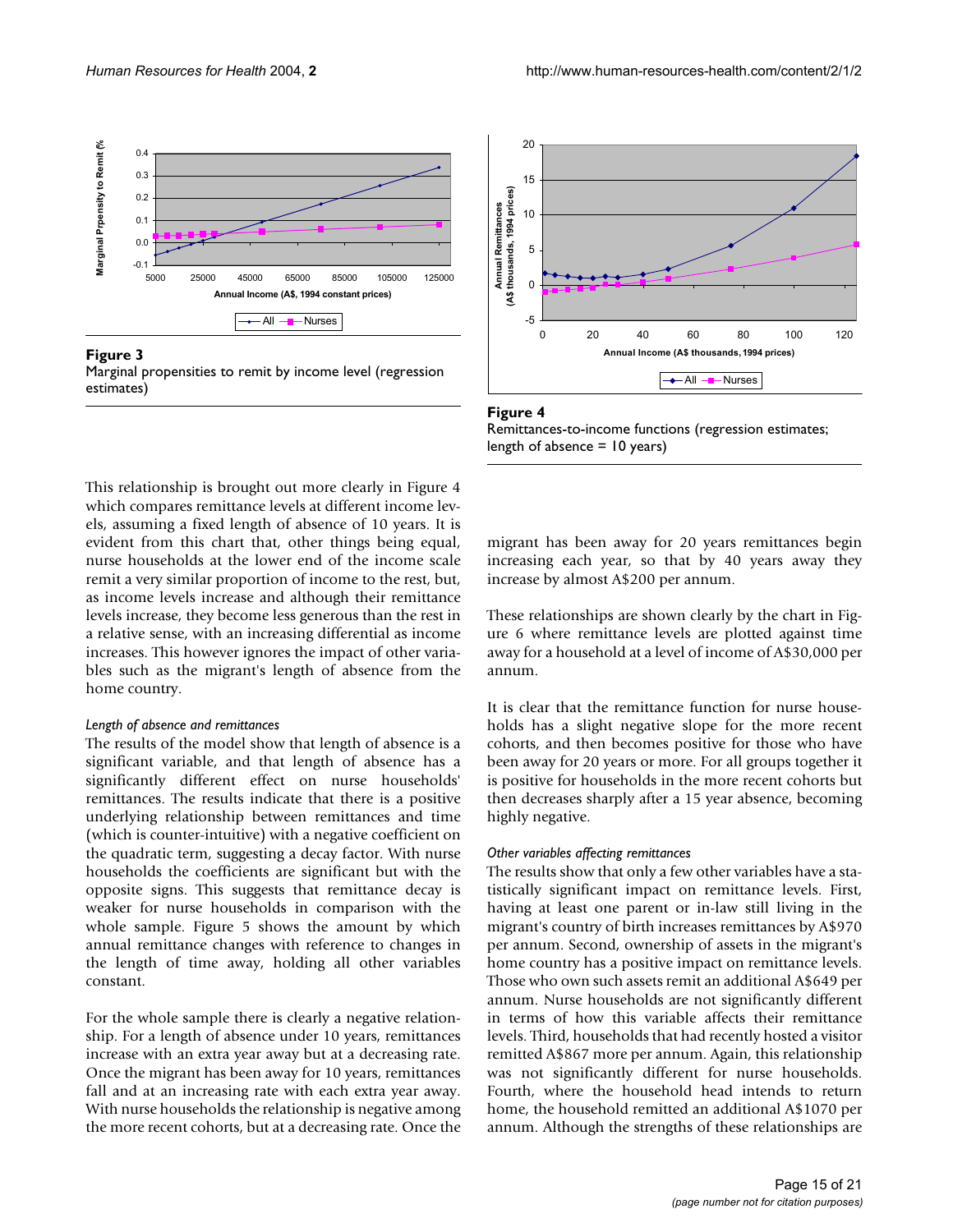**Figure 5** 





<span id="page-15-0"></span>

**Figure 6** Remittance decay functions (regression estimates; income level = A\$30,000

not significantly different for nurse households, it is important to ascertain whether or not nurse households' remittances are more or less likely to be affected by these variables. From Table [2](#page-4-1) it can be seen that in most instances a larger proportion of nurse households' remittances will be positively affected by these variables; some 43.8% of nurse households hold assets in their home country, in comparison with 37.9% for other migrants;

33.3% had received visitors in comparison with 26.2% for other migrants; and 16.4% of nurse households intended returning, in comparison with 12.4% for other migrants. The same proportion of nurse households and other migrant households had a parent or in-law still living in the migrant's country of birth (60.8%). Therefore, in addition to the influence on remittances of income level and duration of absence, the representative nurse household (i.e. where these other variables are set at their mean values) remits an additional A\$1339 per annum, in comparison with A\$1196 for other migrant households.

Table [6](#page-16-0) also shows how these characteristics differ across the six cohorts. With the exception of the 'youngest' cohort, nurse households in every other cohort had a larger proportion of households with the key, remittance determining characteristics.

#### *The uses of remittances*

A large number of studies have documented the manner in which migrant remittances maintain social ties and act as insurance premiums for migrants, are principally used to repay debts, finance migration moves from kin and purchase consumer goods, including housing. However, it is necessary to denote that it is not strictly possible to identify the precise use of income from remittances as opposed to other sources, given the fungibility of cash income. In other words, remittances increase a household's income and thereby affect their consumption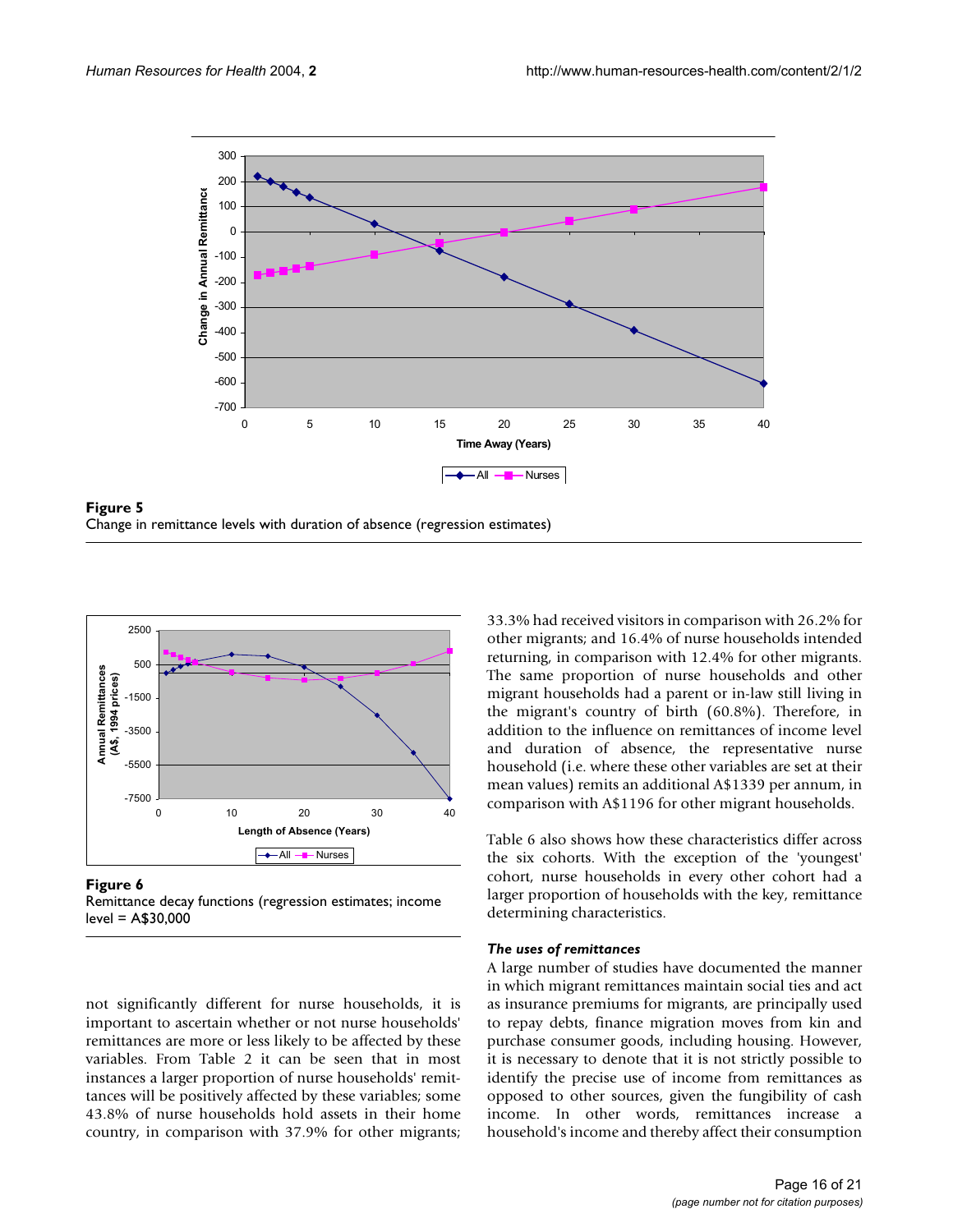| <b>COHORT</b>               | 0-5 years | 5-10 years | $10 - 15$ years | 15-20 years | $20-25$ years | >25 years |
|-----------------------------|-----------|------------|-----------------|-------------|---------------|-----------|
| Parent in home country      |           |            |                 |             |               |           |
| <b>Nurses</b>               | 0.429     | 0.742      | 0.712           | 0.538       | 0.455         | 0.400     |
| Others                      | 0.710     | 0.680      | 0.657           | 0.602       | 0.427         | 0.105     |
| Ownership of assets (%)     |           |            |                 |             |               |           |
| <b>Nurses</b>               | 0.000     | 0.419      | 0.423           | 0.500       | 0.591         | 0.400     |
| Others                      | 0.484     | 0.356      | 0.416           | 0.369       | 0.360         | 0.301     |
| <b>Received visitor (%)</b> |           |            |                 |             |               |           |
| <b>Nurses</b>               | 0.000     | 0.323      | 0.404           | 0.269       | 0.364         | 0.333     |
| Others                      | 0.194     | 0.219      | 0.226           | 0.322       | 0.347         | 0.277     |
| Intent to return (%)        |           |            |                 |             |               |           |
| <b>Nurses</b>               | 0.000     | 0.161      | 0.154           | 0.154       | 0.190         | 0.267     |
| Others                      | 0.367     | 0.091      | 0.107           | 0.129       | 0.084         | 0.188     |

<span id="page-16-0"></span>**Table 6: Comparison of other significant variables by cohort (expressed as proportion of sub-sample)**

and saving behaviours. What needs to be addressed is the impact of this higher income on consumption and saving at the margin. As far as possible, this section attempts to address this issue in this way.

The use of additional income from remittances (hereafter referred to simply as remittances) often reinforces a traditional set of values and tends to reinforce the social hierarchy and hence strengthens traditional structures of social organisation. Remittances tend to go to senior family members, who use such money in familiar ways whilst, especially in the absence of younger family members overseas, structural changes (such as land tenure reform) tend to be discouraged. Overseas migrants usually retain land rights, even after long periods overseas, are unwilling to relinquish the security of these rights and may also discourage the expenditure of remittances in non-traditional ways. In Tonga migrants have been seen as part of a "transnational corporation of kin," that may seek to maximise extended household incomes across different continents. Remittances have raised living standards [54], contributed to employment (especially in the service and construction sectors) and eased balance of payments problems, despite contributing to inflation, especially in the larger Polynesian countries. However increased demand for improved consumer goods can usually only be met by further migration and it has generally been argued that little of the remittances has been invested in economic growth.

The majority of studies of remittance use in the Pacific suggest that, despite a considerable diversity in the use of remittances, their primary use has been for consumption objectives. In a World Bank report on Tonga, it was stated that: 'Large private remittances and official grant inflows have enhanced consumption and resulted in negative gross domestic savings equivalent to nearly a quarter of GDP.' [54]. Conventional wisdom suggests that remittances are overwhelmingly used for consumption objectives and limited amounts are directed towards investment. It is not surprising that remittances are primarily used for consumption, given the range of barriers to investment [45,55] yet, in reality, there are a series of different and distinct uses of remittances [44].

First, remittances are used to pay debts and the fares of subsequent migrants, usually from the same household. Second, remittances are directed into the purchase of consumer goods. At the national level estimates for Tonga suggest that about 70% of remittances were spent on imported consumer goods, including tinned and preserved foods, beverages and tobacco [19]. Tongan householders themselves rarely perceive their use of remittances as unproductive or as examples of conspicuous consumption; indeed 'nothing is more productive than to be able to provide for their daily subsistence and to have the economic power to fulfil their family and social responsibilities' [56]. Increased and improved consumption is thus of some importance in Pacific island states.

The third use of remittances is in the construction or purchase of improved housing. Use of remittances for housing is so widespread in some areas, such as Tonga, that it is often stated that casual inspection of village housing enables conclusions to be quickly made on which households have migrants overseas. Overall expenditure on improved housing plays a diverse and variable role in its contribution to welfare, security, prestige and income-generation. Moreover, to a greater extent than other forms of expenditure, it generates a multiplier effect, especially through its contribution to employment and to the expansion of some other local industries and services.

Fourth, early studies of the use of remittances provided little evidence in the Pacific island states of remittances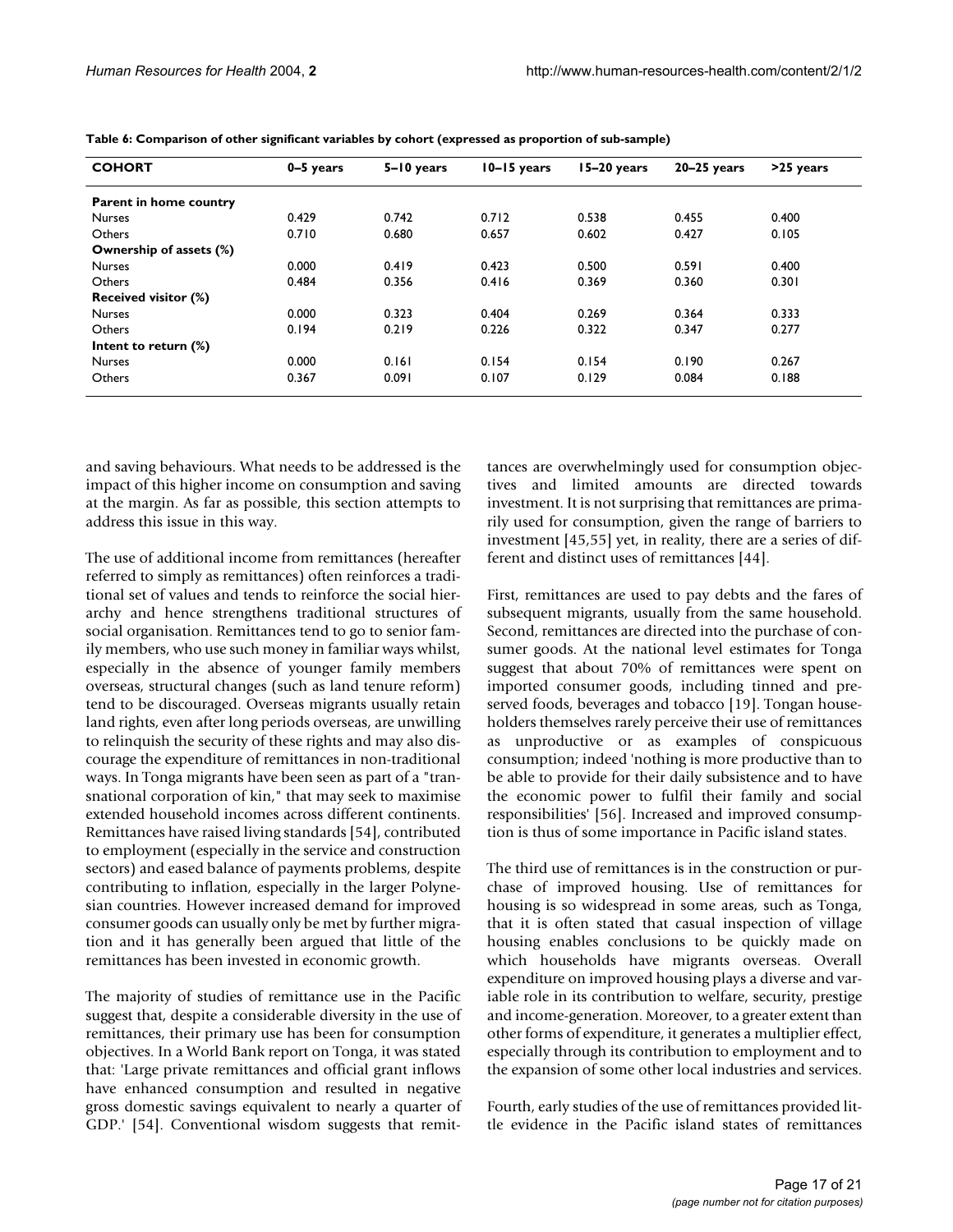directly contributing to savings or other forms of financial investment [45]. Immediate objectives invariably seem to have been more significant. But, remittance receiving households in Tonga enjoyed a much higher savings rate than those that did not receive remittances [17]. There is also increasing evidence that money that might have been remitted is saved within the sending countries, and used by the savers at a later date. Moreover, as noted above, Foster [42] has demonstrated for both Tonga and Samoa, that remittances and savings are both linked to interest rates. Thus, despite the focus that much of the existing literature gives to the social context and impact of remittances, there are good indications that both senders and recipients of remittances behave in an economically rational manner.

Fifth, remittances are used for various forms of investment, sometimes in the agricultural sector but more frequently in the service sector, and especially into stores and transport businesses. Nevertheless there is a general belief that, as in Samoa, 'remittances were not used for capital investment or, to be more specific, for speculative capital investment' [43]. Remittance money has constituted the start-up money for many small shopkeepers. Walker and Brown [17] found that a significant proportion of remittances received by Tongan and Samoan households, including those of the nurses, was used for 'business and farm investment'. Apart from this, it is very difficult to find evidence of any significant investments emanating from remittances. Throughout Tonga the increased use of remittances for investment purposes, in fishing, agriculture, stores and transport businesses, attests to the shift from consumption to investment [53,17]. Where there are opportunities, and where consumption goals have been satisfied, remittances are therefore used for investment.

Sixth, a proportion of remittances are invariably used for community objectives, such as support for social organisations and institutions, usually churches. Both in Tonga and Samoa [43], substantial sums have been remitted directly or indirectly for church construction and maintenance, pastors' incomes and related activities. Some 18% and 41% of Tongan and Samoan migrants' remittances respectively were sent to other, non-household institutions [16]. Such related activities include the high schools and primary schools run by the churches, thus illustrating the wider welfare gains from such remittances [19,53]. Remittances are also directed to health centres, local sporting associations, women's groups, specific local development projects, including water supply projects, scholarships and so on, which, in many cases, point to wider social gains.

Finally, remittances are used for a variety of social purposes, including the high costs of weddings, funerals and

other ceremonies, but also the costs of education (which may lead to long-term economic gains). It is particularly through these kinds of social expenditure that migrants emphasise their continued stake in and commitment to the home society. Indeed much of the literature on migration, by emphasising the more obvious economic effects of remittances, has neglected their massive social significance. Walker and Brown's [17] estimates for the Tongans and Samoans in the 1994 study, thus including the nurses, suggest that "social uses" were considered the main use of remittances by 79% and 63% of households, respectively. Overall nearly 10% of remittances were used for such purposes.

As better and more reliable survey data, such as those reported in these papers emerge, and, as the emergence of the Nuku'alofa flea market has demonstrated, there is strong evidence of an evolution in use from consumption to investment. If remittances constitute an important part of total household income it can be expected that they also have a significant impact on the distribution of household income, unless it is believed that the distribution of remittance income is the same as the distribution of income from all other sources. There is no consensus on whether remittances improve or worsen the distribution of income. This is not altogether surprising given the variety of forms, channels and uses of remittances, formal and informal, and the resulting paucity of quality data on household income and expenditure. However, until recently the dominant view was that remittances were likely to reinforce income inequality, by enhancing the capacity of the recipient households to invest in additional migration, education and other income-generating assets [55,45]. Recent empirical studies based on survey data challenge this view. From independent data sources, Ahlburg [45] and Brown and Connell [57] found that the distribution of household income with remittances was less skewed than the distribution without remittances.

# **Conclusions**

For more than a quarter of a century there has been substantial emigration from the smaller island states of the Pacific to metropolitan fringe states, mainly the USA, New Zealand and Australia. Migration reduced unemployment in island states, but also involved a skill drain, and remittances have contributed to raised living standards. In states such as Tonga and Samoa there has been some shift of remittances from consumption to investment. Communal remittances are of greater significance than in other world regions. There is a high propensity to sustain remittance flows over long periods of time at some cost to the senders. The duration and magnitude of migration, the remittance flows and their considerable social and economic consequences in a range of contexts have demonstrated the need for much more attention to be given,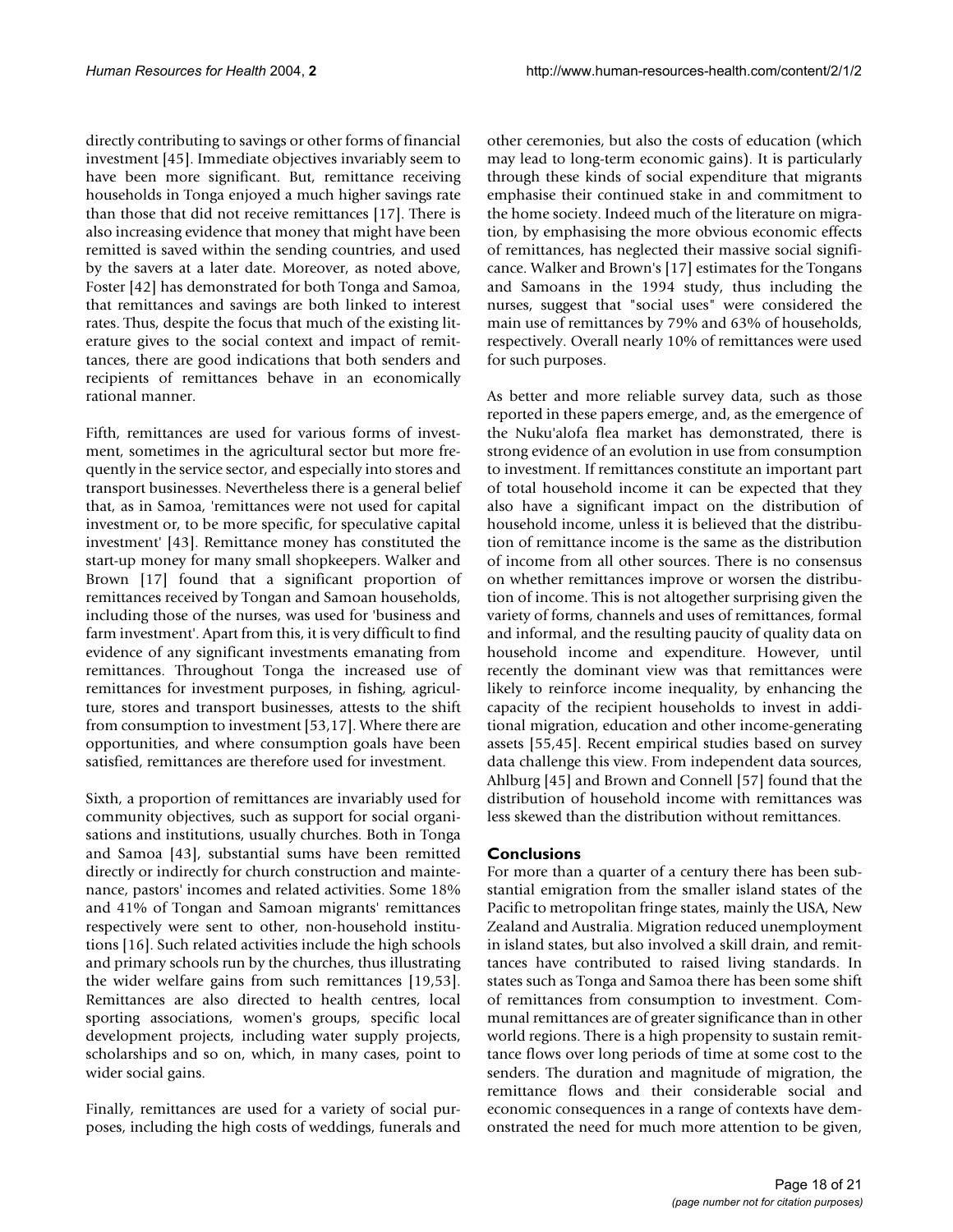in terms of both studies and policy formation, to the role of migration and remittances in economic and social development in the Pacific region. This study has examined one facet of this relationship – the extent of remittances amongst migrant nurses in Samoa and Tonga – and the relationship between this and the structure of the health care system.

The key conclusions of the study are that, first, nurses are more likely to be remitters and remit larger amounts than other migrants. It is beyond the scope of this study to calculate, as Goldfarb *et al* [8] did, the extent to which nurse remittances are sufficient to cover the private and social costs of their training, but there is clear evidence from the remittance behaviour described here that the transfer income equivalent to US\$2,688 per annum would certainly exceed the initial investment in their human capital. The higher remittance propensity of nurses is also consistent with other studies that have concluded that women migrants are more frequent and more generous remitters than men. Moreover, nurses appear to be more altruistic, at least in terms of their decision to enter the profession, and may also be more responsive to perceived need of kin, and hence their greater likelihood to remit and the higher absolute levels of remittances.

Second, although nurses remit more per capita, they are ultimately less generous than the others in terms of the proportion of their income that they remit, and this proportion falls steadily as their income level increases. This need not be interpreted as wealthier nurses being less altruistically inclined than others, but simply reflects a similar phenomenon to target saving, where, in the case of remittances, once a migrant has achieved a certain target level of family support, remittances no longer rise with income. This would explain why remittances as a proportion of income eventually begin to decline at higher income levels. The fact that nurses are more likely to be owners of real estate and other assets in Tonga and Samoa suggests that there could be also a significant element of self-interest, which would also explain the upward turn in the remittance function where remittances are measured against length of absence, and where that length is greater than 20 years.

Third, as has been shown, after controlling for income and all other variables nurses remittances do not decrease with duration of absence, unlike other groups whose remittances decline markedly as their length of absence increases. This is a major new finding following this split analysis of the 1994 sample, given that all other econometric evidence produced no evidence of decay; or for that matter of any significant relationship between remittances and duration of absence. Disaggregating the same data into two sub-groups, nurses and others, has shown that

there *is* a strong but qualitatively different relationship between remittances and duration of absence. As previously noted, the positive (quadratic) relationship between remittances and length of absence for nurse households could reflect either sustained altruism, or, increased self interest in remitting as migrant nurses become older, and contemplate return migration: the so-called 'nest egg' factor.

Fourth, nurse households are more likely to possess the other remittance-promoting characteristics identified by this study; namely, the ownership of land and other assets at home, continued personal contact with kin in the home country, and the intention to return home. This concurs with the conclusions of a wider contemporary study of the migration of skilled health workers in the region that migration was less likely to occur when these workers owned a house or business in the home country. Moreover returning health workers were particularly likely to establish a business on their return [24]. Consistent with this finding, the data from the present study suggest that nurses may be sending back larger volumes of remittances as they seek to construct or improve houses or set up businesses in the home country. This further suggests that their intent to return may become a reality, despite their longer stay overseas. Thus the nurses' skills may not be entirely lost to the home country. Indeed, they are most likely to have acquired additional human capital abroad which is then transferred to the home country.

Together, these findings go some way towards explaining the observation from the descriptive statistics (shown in Figures 1 and 2) that nurse household's remittance levels are higher than others. While a larger study of migration of health workers from the region indicated that there were some gains to migration in that many health workers returned from overseas with additional skills and with capital that was invested in housing and businesses, thus providing both individual and national benefits [24], the present study has further emphasized these conclusions. It has shown that remittance flows from nurses are very considerable and may well be contributing to a situation that does enable business development, and at the same time increases the likelihood the nurses will eventually return.

Overall therefore this suggests that the loss of skilled health workers, at least in the case of Tongan and Samoan nurses, is not a wholly negative phenomenon. Their remittances contribute to broadly based development in the home country – at a time when other facets of local economies are struggling – and have some positive impact on the health sector. Moreover they contribute to a situation where there are incentives, in terms of businesses and improved housing stock, to encourage return migration, and they may themselves return.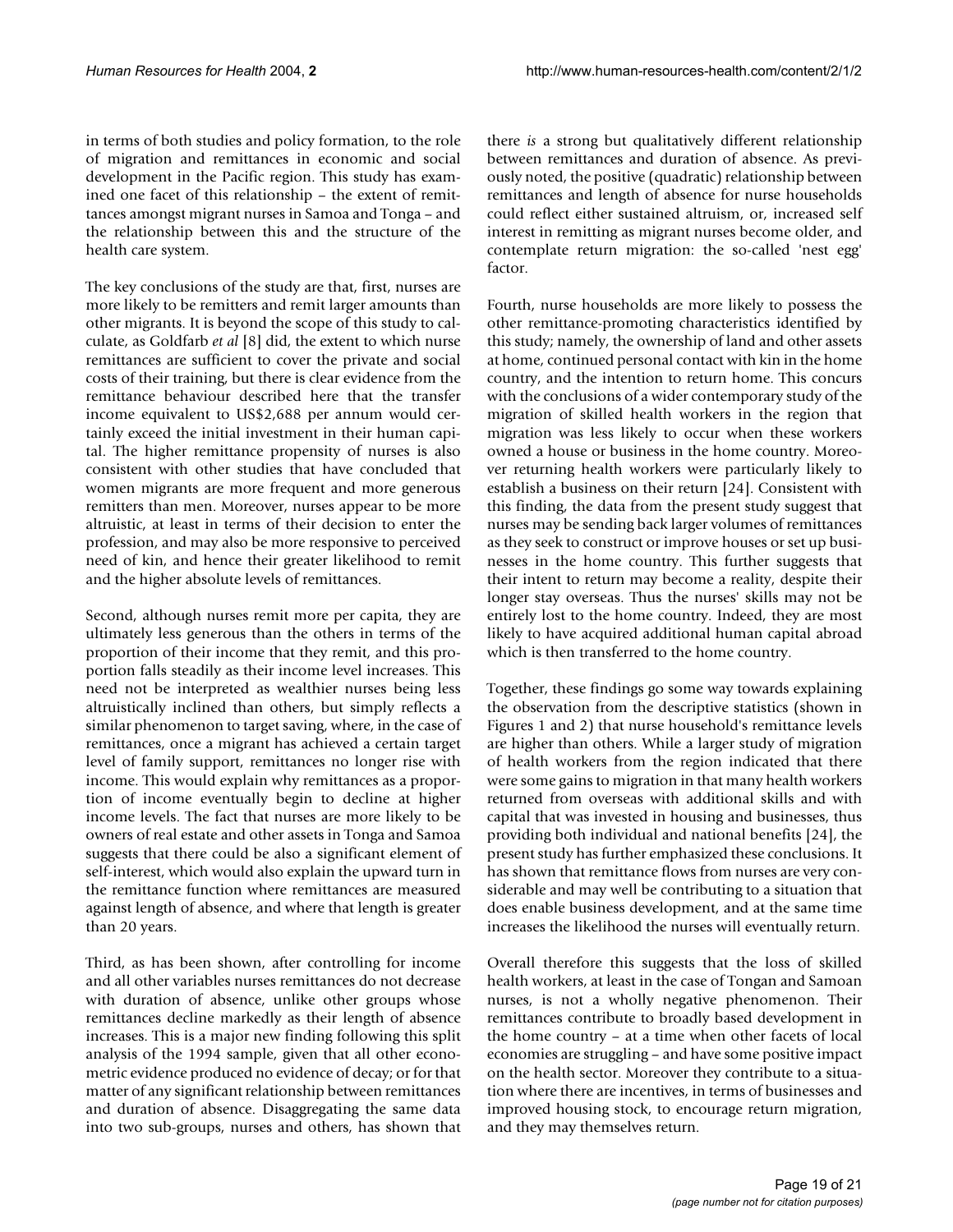Migration occurs in a context where a number of metropolitan governments have implemented aggressive recruitment campaigns to attract doctors and nurses, a situation evident by the 1960s and increasingly becoming a global phenomenon [6,58]. Attempts to slow that migration in the Pacific region have focused on developing primary health care services, establishing regional and national medical schools and other training facilities, adapting medical curricula to local needs and enabling private practice (and thus greater opportunities for local income generation). Despite such policies migration has continued, especially where skilled health workers graduated or went for further training overseas, and in the absence of significantly higher wages (an impossibility for PICs), improved working conditions, growing perceptions of superior salaries and conditions overseas, and through recruitment, in a context where international migration was a familiar and accepted phenomenon.

While the present study has not addressed these questions, it is evident that a skill drain is likely to continue, where there have been structural reforms that reduce public sector employment, wages and salaries remain unequal, working conditions are difficult and hierarchical, international recruitment intensifies and many kin are overseas [24]. Policies that redress most of these circumstances have proved difficult for small and poor PICs. However the present study emphasizes that the skill drain has some potential gains through human capital transfers (with return migration), remittances and the investments of returnees. Hence policy formation concerning skilled health workers might also focus on encouraging return migration, through providing appropriate investment opportunities [10,59] and more adequate working conditions and promotion structures. However, even were this to be achieved, international migration would be highly likely to continue though the impact would be less negative.

Finally, over the decade since the data on remittances for this study were collected, the shortage of nurses in Australia and New Zealand has significantly worsened, leading to more active recruitment in, and greater migration of nurses from, Tonga and Samoa. As migration to Australia and New Zealand has also become more selective by skills, it is therefore probable that nurses have come to represent an even larger proportion of the total migrant outflow from these countries, with the consequent increase in both the proportion of migrant households sending remittances, and the average level of household remittances. In conjunction with a study of the private and public sector costs of educating and training nurses, it would be useful to re-survey the migrant nurse households in Australia and also in New Zealand with a view to undertaking a more rigorous cost-benefit analysis of human capital investment in nurse training.

#### **Competing interests**

None declared.

#### **Authors' contributions**

While the paper was written jointly, RB carried out the econometric analysis.

#### **Acknowledgements**

The authors wish to acknowledge financial support from WHO for preparing the research report on which this paper is based.

#### **References**

- 1. Dilip R: **Workers' remittances: An important and stable source of external development finance.** *Global Development Finance 2003. Chapter 7* Washington DC: The World Bank; 2003.
- 2. Kapur D, McHale J: **Migration's new payoff.** *Foreign Policy* 2003, **48:**49-57.
- 3. Forsyth DJC: **Migration and remittances in the South Pacific Forum island countries.** *Monograph. Suva, Fiji: Department of Economics, University of the South Pacific* 1992.
- 4. Macpherson C: **[Economic and political restructuring and the](http://www.ncbi.nlm.nih.gov/entrez/query.fcgi?cmd=Retrieve&db=PubMed&dopt=Abstract&list_uids=12317596) [sustainability of migrant remittances: the case of Western](http://www.ncbi.nlm.nih.gov/entrez/query.fcgi?cmd=Retrieve&db=PubMed&dopt=Abstract&list_uids=12317596) [Samoa.](http://www.ncbi.nlm.nih.gov/entrez/query.fcgi?cmd=Retrieve&db=PubMed&dopt=Abstract&list_uids=12317596)** *The Contemporary Pacific* 1992, **4:**109-136.
- 5. World Bank: *Health Priorities in the World Banks Pacific Member Countries* Washington DC: World Bank; 1994.
- 6. Mejia A, Pizurki H, Royston E: *Physician Migration and Nurse Migration. Analysis and Policy Implications* Geneva: World Health Organization; 1979.
- 7. Commonwealth Secretariat: *Migration of Health Workers from Commonwealth Countries* London: Comm Sec; 2001.
- 8. Goldfarb R, Havrylshyn O, Mangum S: **[Can remittances compen](http://www.ncbi.nlm.nih.gov/entrez/query.fcgi?cmd=Retrieve&db=PubMed&dopt=Abstract&list_uids=10.1016/0304-3878(84)90002-6)[sate for physician outflows? The case of Philippine physicians.](http://www.ncbi.nlm.nih.gov/entrez/query.fcgi?cmd=Retrieve&db=PubMed&dopt=Abstract&list_uids=10.1016/0304-3878(84)90002-6)** *Journal of Development Economics* 1984, **15:**1-17.
- 9. Bilsborrow RE, Oberai AS, Standing G: *Migration Surveys in Low Income Countries: Guidelines for Survey and Questionnaire Design* London: Croom Helm; 1984.
- 10. Brown RPC: **[Estimating remittance functions for Pacific island](http://www.ncbi.nlm.nih.gov/entrez/query.fcgi?cmd=Retrieve&db=PubMed&dopt=Abstract&list_uids=10.1016/S0305-750X(96)00122-2) [migrants.](http://www.ncbi.nlm.nih.gov/entrez/query.fcgi?cmd=Retrieve&db=PubMed&dopt=Abstract&list_uids=10.1016/S0305-750X(96)00122-2)** *World Development* 1997, **25:**613-626.
- 11. Brown RPC: **[Do migrants remittances decline over time? evi](http://www.ncbi.nlm.nih.gov/entrez/query.fcgi?cmd=Retrieve&db=PubMed&dopt=Abstract&list_uids=12348941)[dence from Tongans and Western Samoans in Australia.](http://www.ncbi.nlm.nih.gov/entrez/query.fcgi?cmd=Retrieve&db=PubMed&dopt=Abstract&list_uids=12348941)** *The Contemporary Pacific* 1998, **10:**107-151.
- 12. Brown RPC, Connell J: **The global flea market: migration, remittances and the informal economy in Tonga.** *Development and Change* 1993, **24:**611-647.
- 13. Brown RPC: Migrants' remittances, savings and investment in **the South Pacific.** *International Labour Review* 1994, **133:**347-367.
- 14. Brown RPC: **Hidden foreign exchange flows: estimating unofficial remittances to Tonga and Western Samoa.** *Asian and Pacific Migration Journal* 1995, **4:**35-54.
- 15. Brown RPC, Walker A: **Migrants and their remittances: results of a household survey of Tongans and Western Samoans in Sydney.** *Pacific Studies Monograph. No.17. Centre for South Pacific Studies, Sydney: University of New South Wales* 1995.
- 16. Brown RPC: **Consumption and investments from migrants' remittances in the South Pacific.** *International Migration Papers. No.2. Employment Department, International Labour Office, Geneva: ILO* 1995.
- 17. Walker AM, Brown RPC: **From consumption to savings? interpreting Tongan and Western Samoan sample survey data on remittances.** *Asian and Pacific Migration Journal* 1995, **4:**89-116.
- 18. Lucas REB, Stark O: **[Motivations to remit: evidence from](http://www.ncbi.nlm.nih.gov/entrez/query.fcgi?cmd=Retrieve&db=PubMed&dopt=Abstract&list_uids=10.1086/261341) [Botswana.](http://www.ncbi.nlm.nih.gov/entrez/query.fcgi?cmd=Retrieve&db=PubMed&dopt=Abstract&list_uids=10.1086/261341)** *Journal of Political Economy* 1985, **93:**901-918.
- 19. Tongamoa T: **Migration, remittances and development: a Tongan perspective.** *Unpublished MA Thesis, University of Sydney* 1987.
- 20. Grieco EM: *The Remittance Behaviour of Immigrant Households: Micronesians in Hawaii and Guam* LFB Publishing; 2003.
- 21. Vete MF: **The determinants of remittances amongst Tongans in Auckland.** *Asian and Pacific Migration Journal* 1995, **4:**55-68.